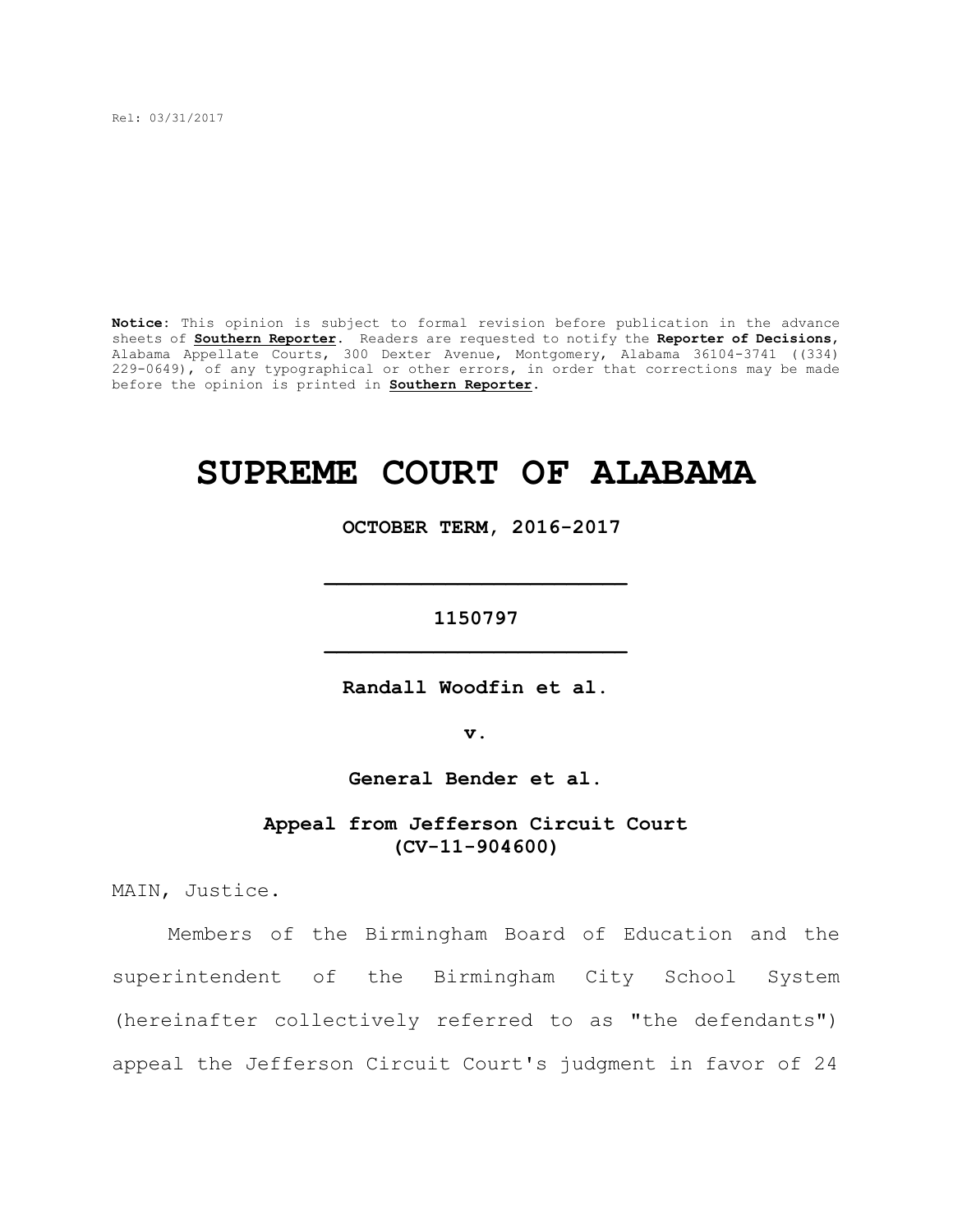"classified employees"<sup>1</sup> of the Birmingham Board of Education (hereinafter collectively referred to as "the plaintiffs").<sup>2</sup> The trial court held that the plaintiffs' salaries had been miscalculated and awarded them monetary relief. The defendants argue, among other things, that they are entitled to immunity from the plaintiffs' claims. We agree that the defendants are entitled to immunity. For that reason, the trial court lacked subject-matter jurisdiction, and its judgment is void. Accordingly, we dismiss the appeal.

# Facts and Procedural History

On December 30, 2011, numerous classified employees of the Birmingham Board of Education ("the Board") sued the Board, the Board's members in their official capacities, and the superintendent of the Birmingham City School System, in his official capacity. The plaintiffs claimed that when the

<sup>1</sup>"Classified employees" are support personnel who are not required to have a professional-educator certificate, i.e., non-teachers.

<sup>&</sup>lt;sup>2</sup>Those 24 employees are: Scott Armstrong, Larry Batain, General Bender, Odessa Beville, Abram Bolden, Harold Childress, Freddie Clark, Walter Cook, Gwendolyn Cotton, Beverly Crosby, Vince Eaton, Lillie Edmond, Lucius Gregg, Edward Ingram, Eloise Gray Ingram, Paul Marzette, Sharon Miles, Kelvin Newsome, Frances Rowser, Anthony Taylor, Vickie Townes, Nathaniel Walton, Jacqueline Welch, and Phyllis Williams.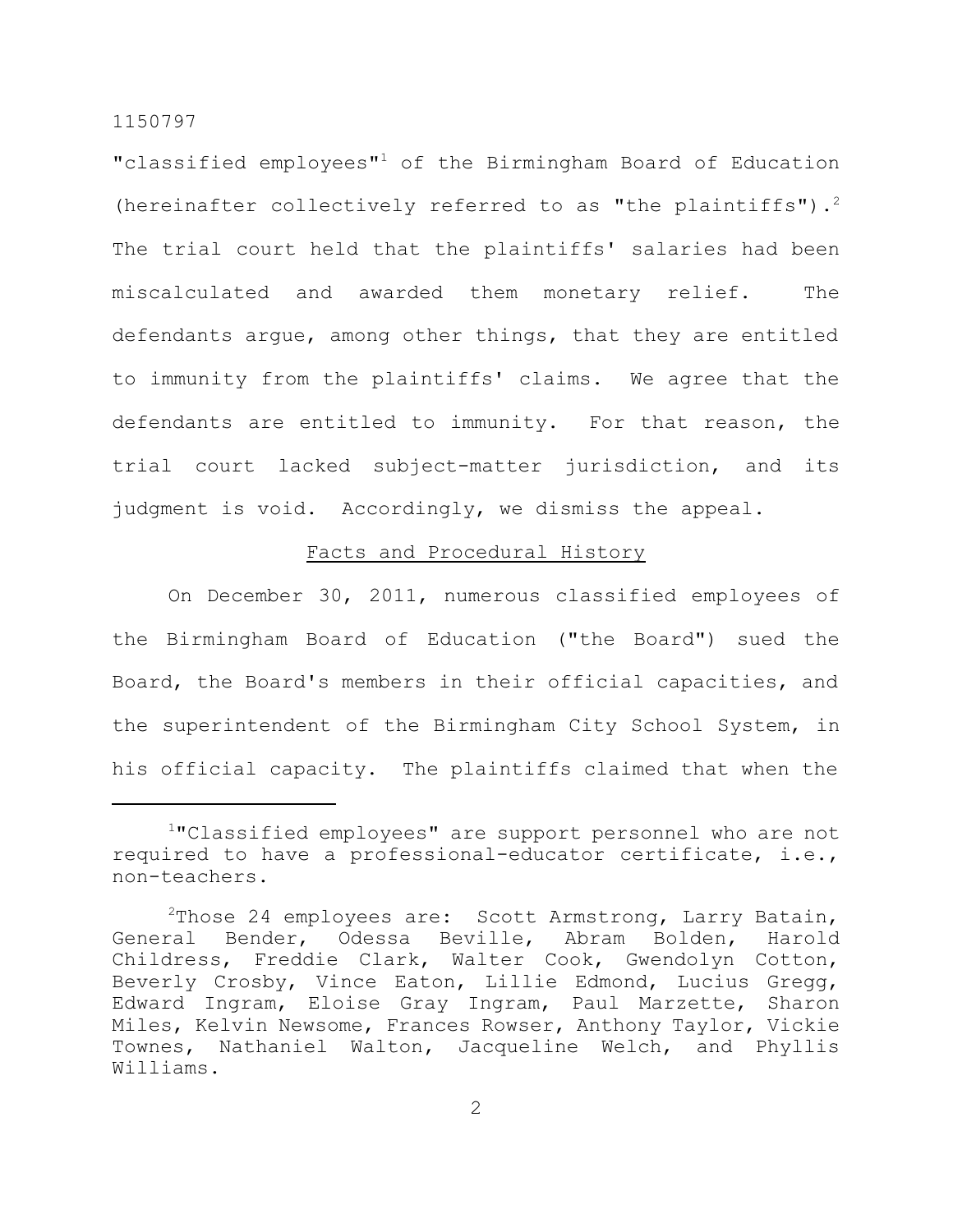Board adopted a new salary schedule in August 2004, existing employees, including the plaintiffs, were not reassigned to the proper "steps" on the new salary schedule and, thus, that their wages were miscalculated. Specifically, in their amended complaint, the plaintiffs alleged:

"... Defendants adopted a new pay schedule about August of 2004.

"... The [Board] instituted a policy of assigning employees to pay steps correspondent to the total number of years of service. Through the implementation of the new schedule and pay policy, defendants determine salary rates on the basis of total years of experience.

"... Defendants did not implement the new pay schedule with existing employees who occupied positions encompassed by the new pay schedule and policy in August 2004. Rather, the defendants continued to pay plaintiffs at their present rates of pay that did not recognize their years of experience.

"... With the implementation of the new 16-step pay schedule, defendants failed to make corresponding adjustments to plaintiffs' step assignments to reflect prior experience in the like manner to the pay rates set for the new supervisory hires or their newly promoted peers. As a result, defendants place the newly hired or newly promoted personnel at pay steps above the veteran employees. Hence, the new hires and newly promoted employees now make substantially more money than their more experienced peers.

"... Despite numerous meetings and discussions with the defendants pointing out the mistake and the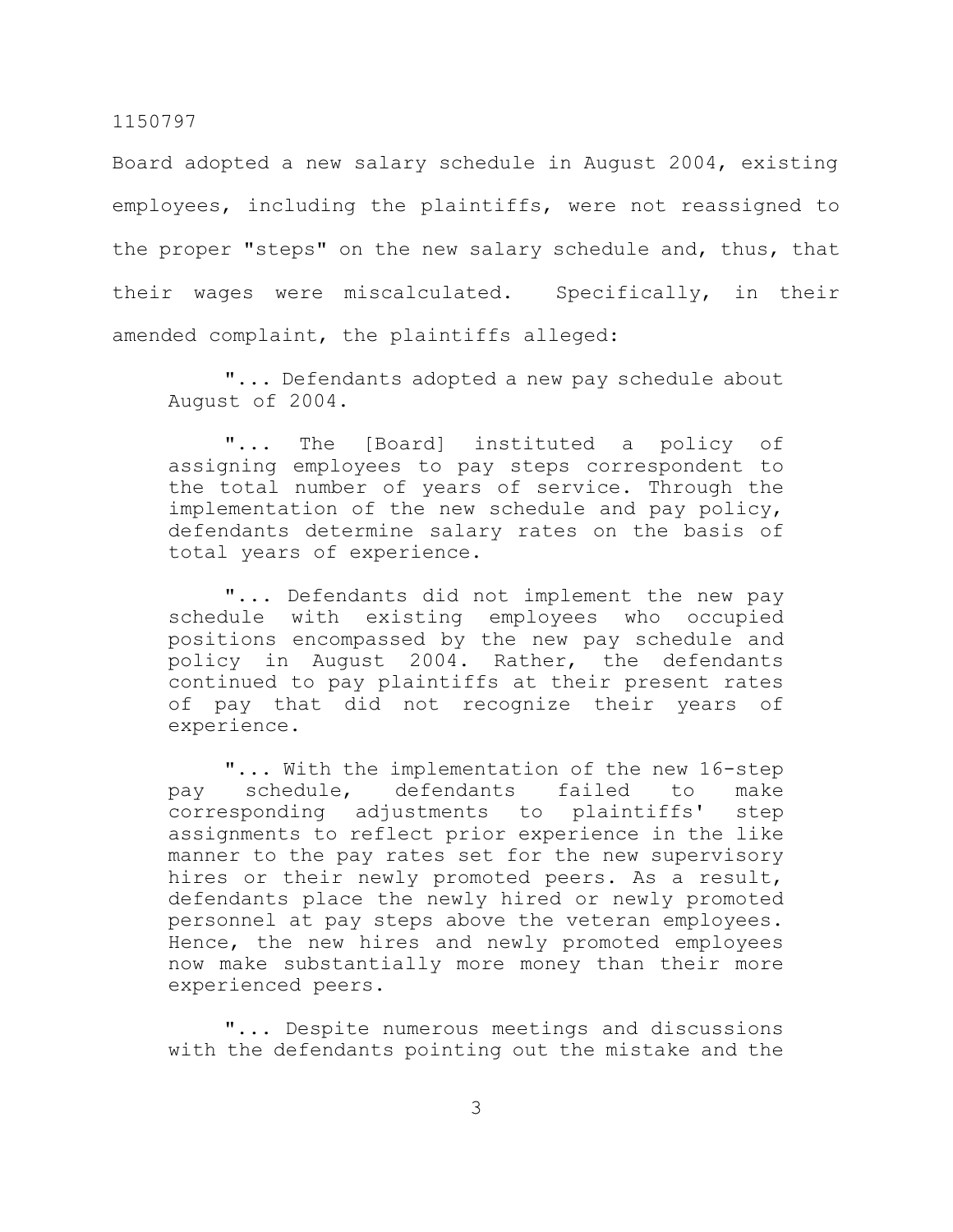obvious pay inequity, the defendants have stubbornly, willfully, arbitrarily and maliciously refused to adjust plaintiffs' salary to reflect total years of experience. Defendants have made no effort to correct the ministerial error of assigning plaintiffs to the proper pay step to reflect years of experience."

It is undisputed that in August 2004 the Board implemented a new salary schedule that included multiple pay "steps." The then current employees were placed on the step of the new salary schedule that most closely approximated their then current pay, and none of those employees received a reduction in pay. The plaintiffs argued that current employees were assigned to a step on the new salary schedule that most closely corresponded to their then current rate of pay. They argued that each employee should have been assigned to the step that directly corresponded to his or her years of experience, which, they say, would have resulted in a significant pay increase for each of the plaintiffs. According to the plaintiffs, the Board's official policy stated that an employee's "step" on the new pay schedule must correspond to the employee's total years of experience. Further, according to the plaintiffs, assigning each employee to the step that corresponded with his or her years of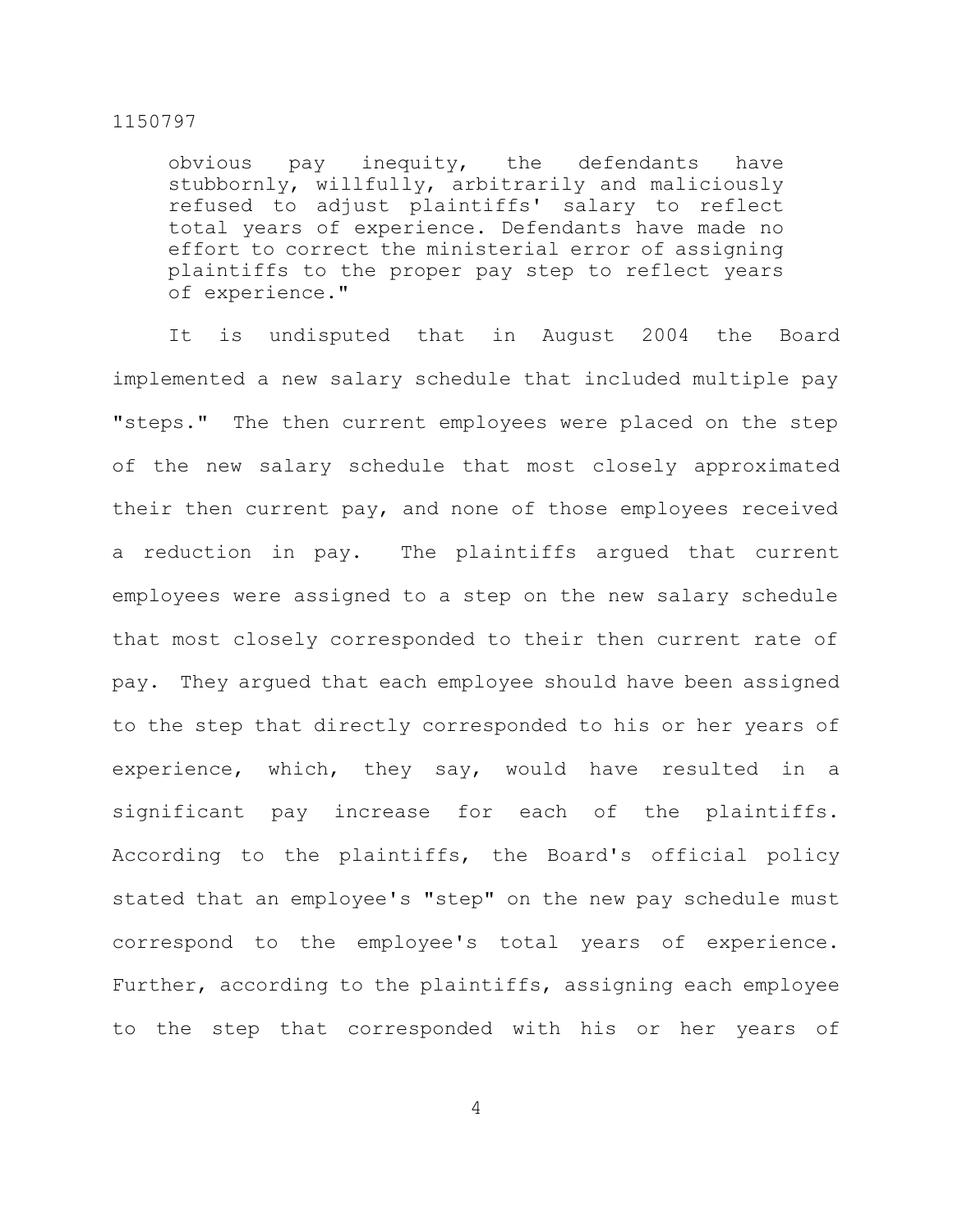experience was a ministerial act, and the defendants had no discretion in determining each employee's salary step. The plaintiffs contended that, because the defendants did not assign the plaintiffs to "steps" that corresponded to their years of experience, the plaintiffs' salaries were miscalculated and incorrect payments were made on their behalfs to the Retirement System of Alabama, which resulted in reduced pension benefits for the plaintiffs.

The plaintiffs' claims are based on the following language found in the "introduction" to the salary schedule that was first adopted by the Board in August 2004:

"Certified salaries (teacher) in the salary schedule are based on years of experience, degree/certification and/or assignment. Effective February 1, 1996, certified employees (teachers) were approved to be paid on their highest degree, regardless of the teaching assignment. Years of experience are categorized as 'STEPS' on the schedule. Experience for teachers will be granted based on public education in this system, other public education experience in the State of Alabama, or other public education experience outside the state. It is the responsibility of the employee to submit the appropriate information pertaining to experience, degree/certification and to verify the receipt of the accurate salary."

(Emphasis added.)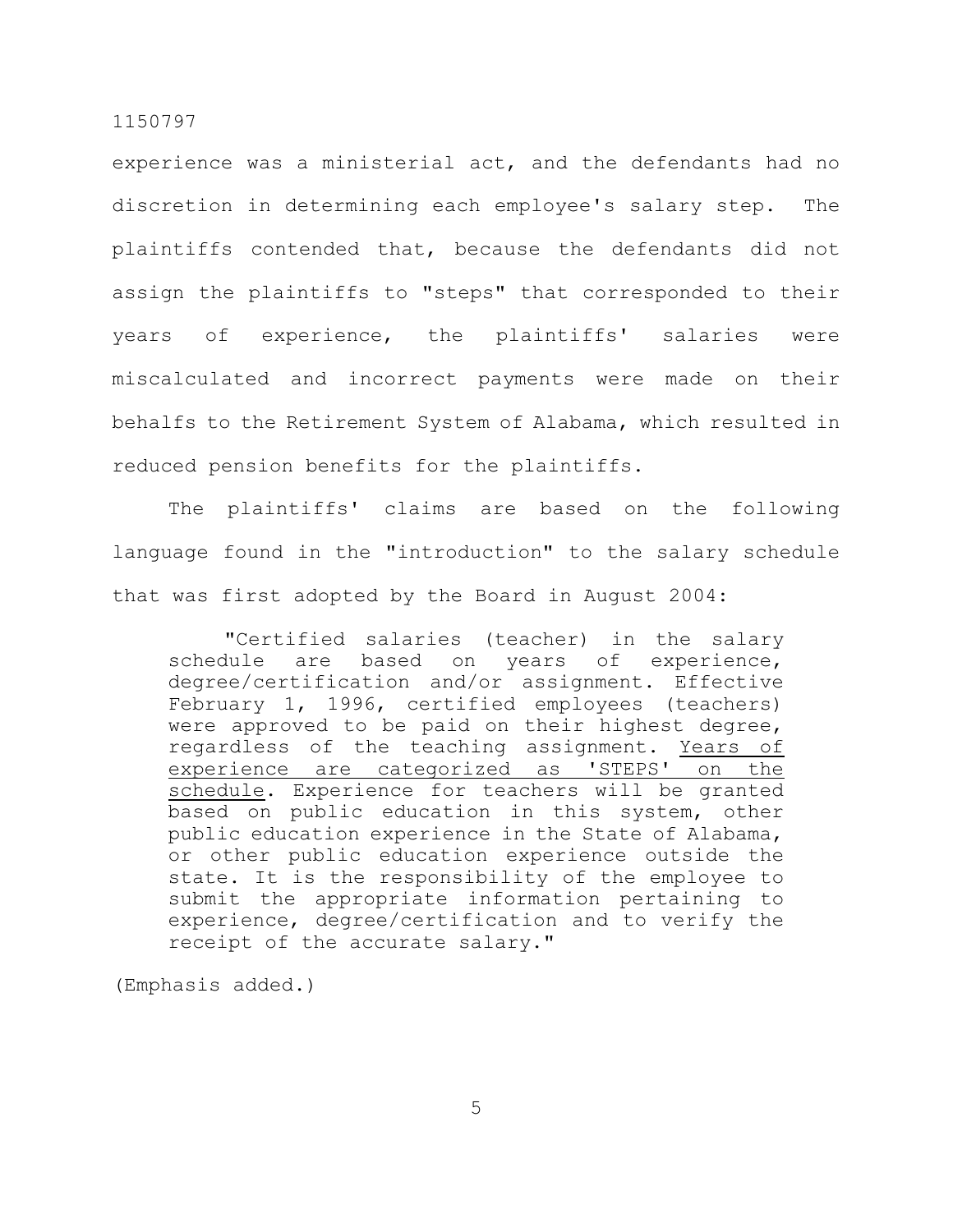In their complaint, the plaintiffs requested declaratory, mandamus, and injunctive relief. Specifically, the plaintiffs requested that the defendants be directed to pay the plaintiffs at the proper rate of pay reflecting their years of experience, that the trial court "issue a declaratory judgment finding that the defendants' purported actions of inequitably paying [the plaintiffs] shall be corrected such that all employees' salaries shall be based upon their years of experience," and that the trial court "declare[] that the plaintiffs are entitled to back pay and adjustment of their current salary to reflect years of service." Further, the plaintiffs alleged that the "defendants' actions constitute unlawful, unreasonable, capricious, and arbitrary conduct and represent an abuse of the defendants' official power and discretion" and that "the Board's failure and refusal to establish proper salary schedules which include length of service steps for all classes of employees does not entail a discretionary act but rather is the ignoring of a duty exacted by law."

The trial court dismissed the Board from the case on the basis of State immunity but allowed the action to proceed against the defendants in their official capacities. After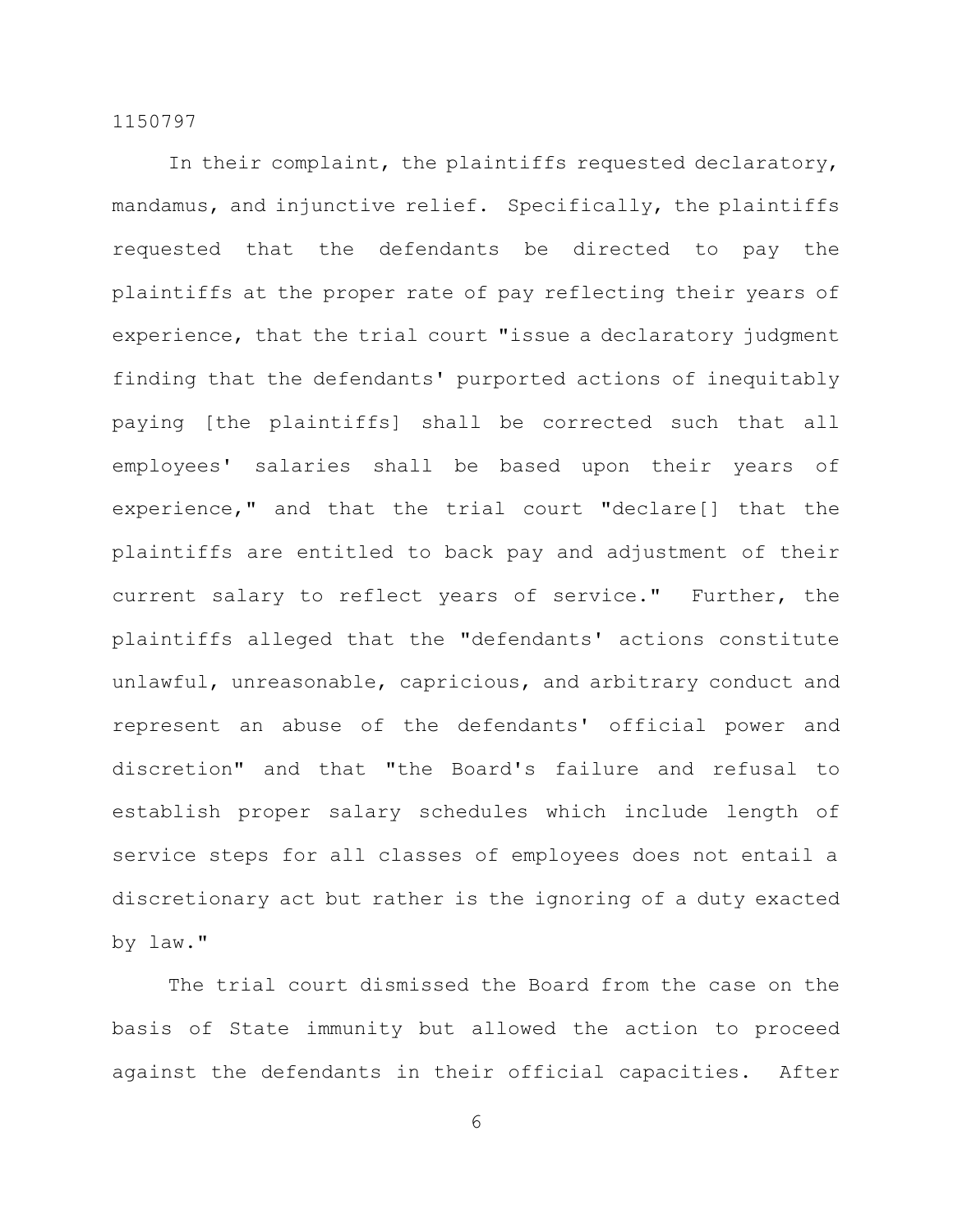conducting a bench trial, the trial court found that the plaintiffs' salaries had been miscalculated and awarded them the monetary relief they requested. The defendants appealed.

# Discussion

On appeal, the defendants argue, among other things, that they are entitled to immunity from the plaintiffs' claims. The plaintiffs respond that "the Birmingham Board of Education must follow its own duly adopted salary schedule. An employee can sue when the school system fails to do that; and immunity does not bar monetary relief in such a case." Plaintiffs' brief, at 30. Further, the plaintiffs argue that "state sovereign immunity does not bar an order against official capacity defendants, regarding proper payment for work actually performed, including proper placement on the salary schedule." Id., at 34.

"[T]he State of Alabama shall never be made a defendant in any court of law or equity." Article I, § 14, Ala. Const. 1901. "Section 14 immunity is more than a defense; when applicable, it divests the trial courts of this State of subject-matter jurisdiction." Alabama State Univ. v. Danley, [Ms. 1140907, April 8, 2016] \_\_\_ So. 3d \_\_\_, \_\_\_ (Ala. 2016).

Concerning § 14 immunity, this Court has stated: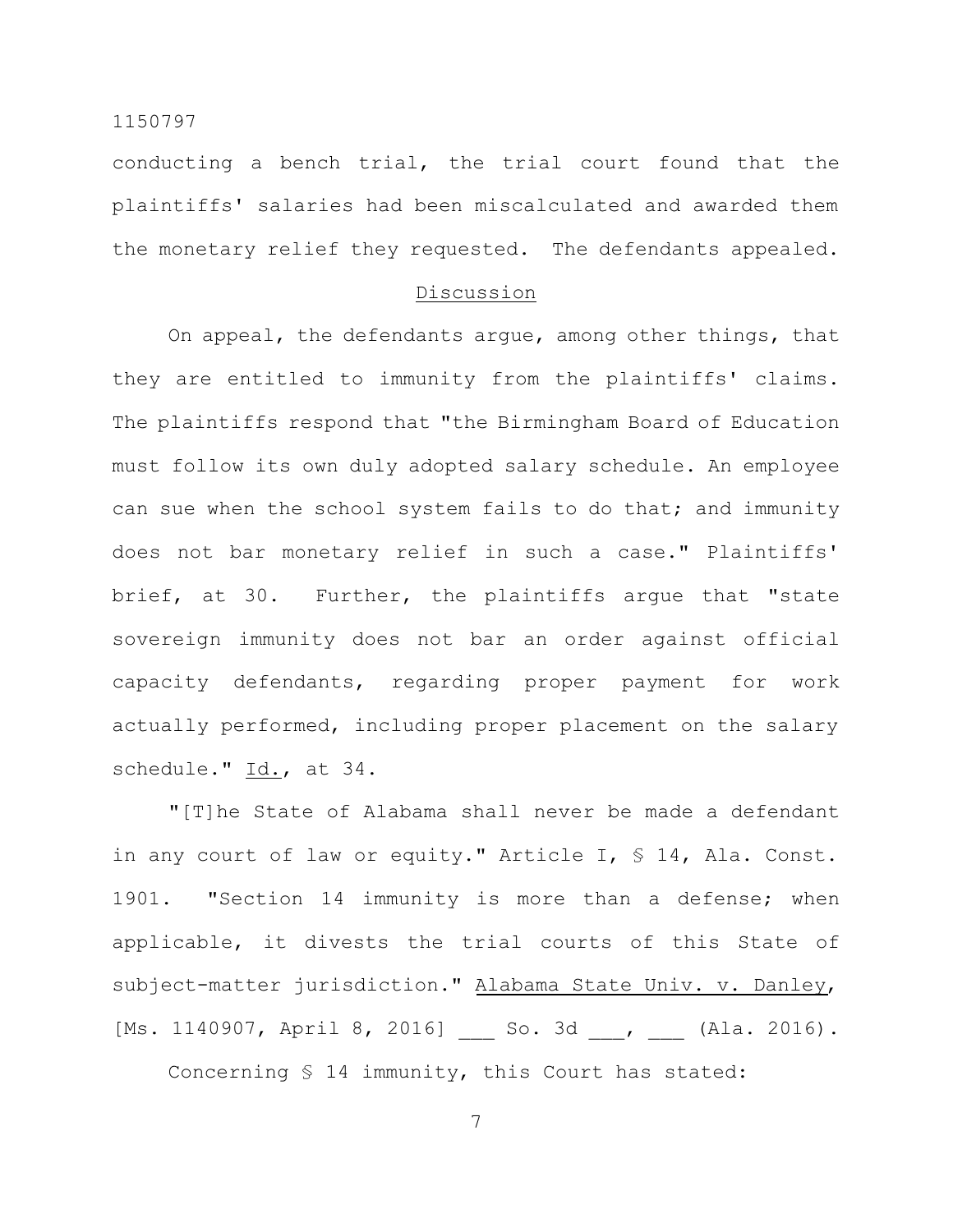"'The wall of immunity erected by § 14 is nearly impregnable. Sanders Lead Co. v. Levine, 370 F. Supp. 1115, 1117 (M.D. Ala. 1973); Taylor v. Troy State Univ., 437 So. 2d 472, 474 (Ala. 1983); Hutchinson v. Board of Trustees of Univ. of Alabama, 288 Ala. 20, 24, 256 So. 2d 281, 284 (1971). This immunity may not be waived. Larkins v. Department of Mental Health & Mental Retardation, 806 So. 2d 358, 363 (Ala. 2001) ("The State is immune from suit, and its immunity cannot be waived by the Legislature or by any other State authority."); Druid City Hosp. Bd. v. Epperson, 378 So. 2d 696 (Ala. 1979) (same); Opinion of the Justices No. 69, 247 Ala. 195, 23 So. 2d 505 (1945) (same); see also Dunn Constr. Co. v. State Bd. of Adjustment, 234 Ala. 372, 175 So. 383 (1937). "This means not only that the state itself may not be sued, but that this cannot be indirectly accomplished by suing its officers or agents in their official capacity, when a result favorable to plaintiff would be directly to affect the financial status of the state treasury." State Docks Comm'n v. Barnes, 225 Ala. 403, 405, 143 So. 581, 582 (1932) (emphasis added); see also Southall v. Stricos Corp., 275 Ala. 156, 153 So. 2d 234 (1963).'

"Patterson v. Gladwin Corp., 835 So. 2d 137, 142 (Ala. 2002)."

Alabama Agric. & Mech. Univ. v. Jones, 895 So. 2d 867, 872-73

(Ala. 2004).

"Section 14 immunity is not absolute; there are actions that are not barred by the general rule of immunity.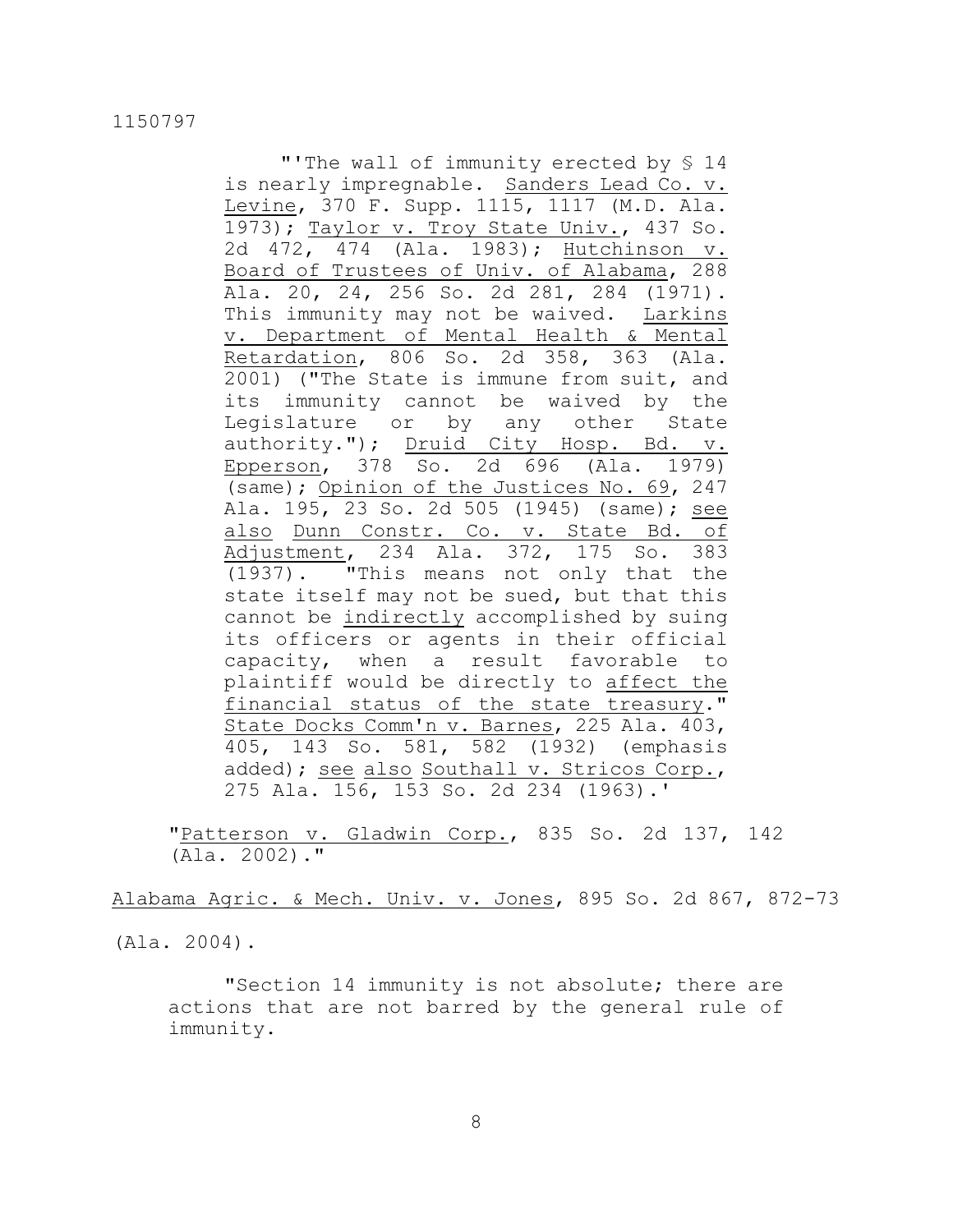"'[C]ertain actions are not barred by § 14. There are six general categories of actions that do not come within the prohibition of § 14: (1) actions brought to compel State officials to perform their legal duties; (2) actions brought to enjoin State officials from enforcing an unconstitutional law; (3) actions to compel State officials to perform ministerial acts; (4) actions brought against State officials under the Declaratory Judgments Act, Ala. Code 1975, § 6–6–220 et seq., seeking construction of a statute and its application in a given situation; (5) valid inverse condemnation actions brought against State officials in their representative capacity; and (6) actions for injunction or damages brought against State officials in their representative capacity and individually where it was alleged that they had acted fraudulently, in bad faith, beyond their authority, or in a mistaken interpretation of law. See Drummond Co. v. Alabama Dep't of Transp., 937 So. 2d 56, 58 (Ala. 2006) (quoting Ex parte Carter, 395 So. 2d 65, 68 (Ala. 1980)); Alabama Dep't of Transp. v. Harbert Int'l, Inc., 990 So. 2d 831 (Ala. 2008) (holding that the exception for declaratory-judgment actions applies only to actions against State officials). As we confirmed in Harbert, these "exceptions" to sovereign immunity apply only to actions brought against State officials; they do not apply to actions against the State or against State agencies. See Alabama Dep't of Transp., 990 So. 2d at 840–41.'

"Ex parte Alabama Dep't of Fin., 991 So. 2d 1254, 1256-57 (Ala. 2008). The sixth 'exception' to  $\S$  14 immunity was restated in Ex parte Moulton, 116 So. 3d 1119, 1141 (Ala. 2013), as follows: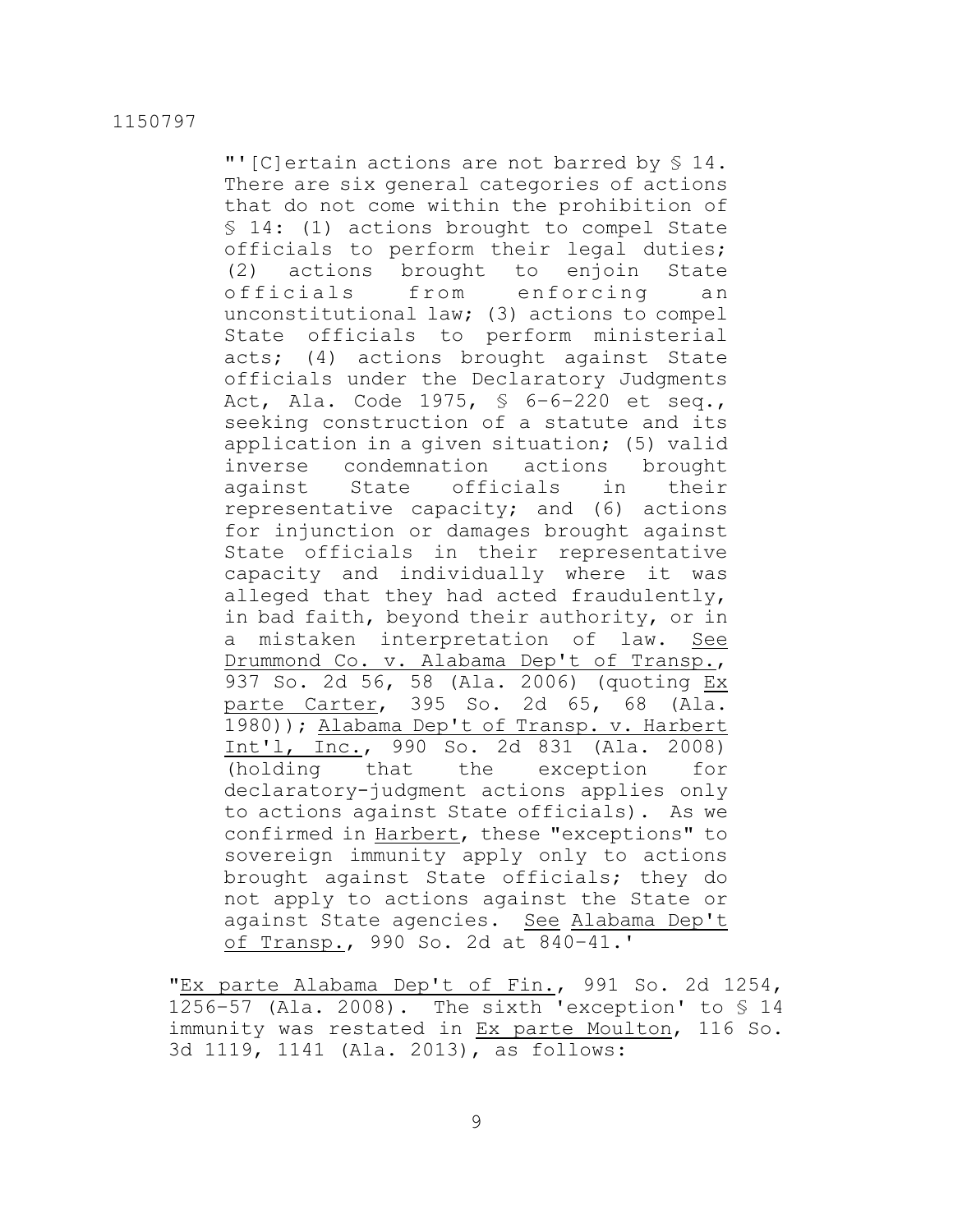"'(6)(a) actions for injunction brought against State officials in their representative capacity where it is alleged that they had acted fraudulently, in bad faith, beyond their authority, or in a mistaken interpretation of law, Wallace v. Board of Education of Montgomery County, 280 Ala. 635, 197 So. 2d 428 (1967), and (b) actions for damages brought against State officials in their individual capacity where it is alleged that they had acted fraudulently, in bad faith, beyond their authority, or in a mistaken interpretation of law, subject to the limitation that the action not be, in effect, one against the State. Phillips v. Thomas, 555 So. 2d 81, 83 (Ala. 1989).'"

Ex parte Hampton, 189 So. 3d 14, 17-18 (Ala. 2015).

"'These actions are sometimes referred to as "exceptions" to § 14; however, in actuality these actions are simply not considered to be actions "'against the State' for § 14 purposes." Patterson v. Gladwin Corp., 835 So. 2d 137, 142 (Ala. 2002). This Court has qualified those "exceptions," noting that "'[a]n action is one against the [S]tate when a favorable result for the plaintiff would directly affect a contract or property right of the State, or would result in the plaintiff's recovery of money from the [S]tate.'" Alabama Agric. & Mech. Univ. v. Jones, 895 So. 2d 867, 873 (Ala. 2004) (quoting Shoals Cmty. Coll. v. Colagross, 674 So. 2d 1311, 1314 (Ala. Civ. App. 1995)) (emphasis added in Jones).'

"Alabama Dep't of Transp. v. Harbert Int'l, Inc., 990 So. 2d 831, 840 (Ala. 2008)."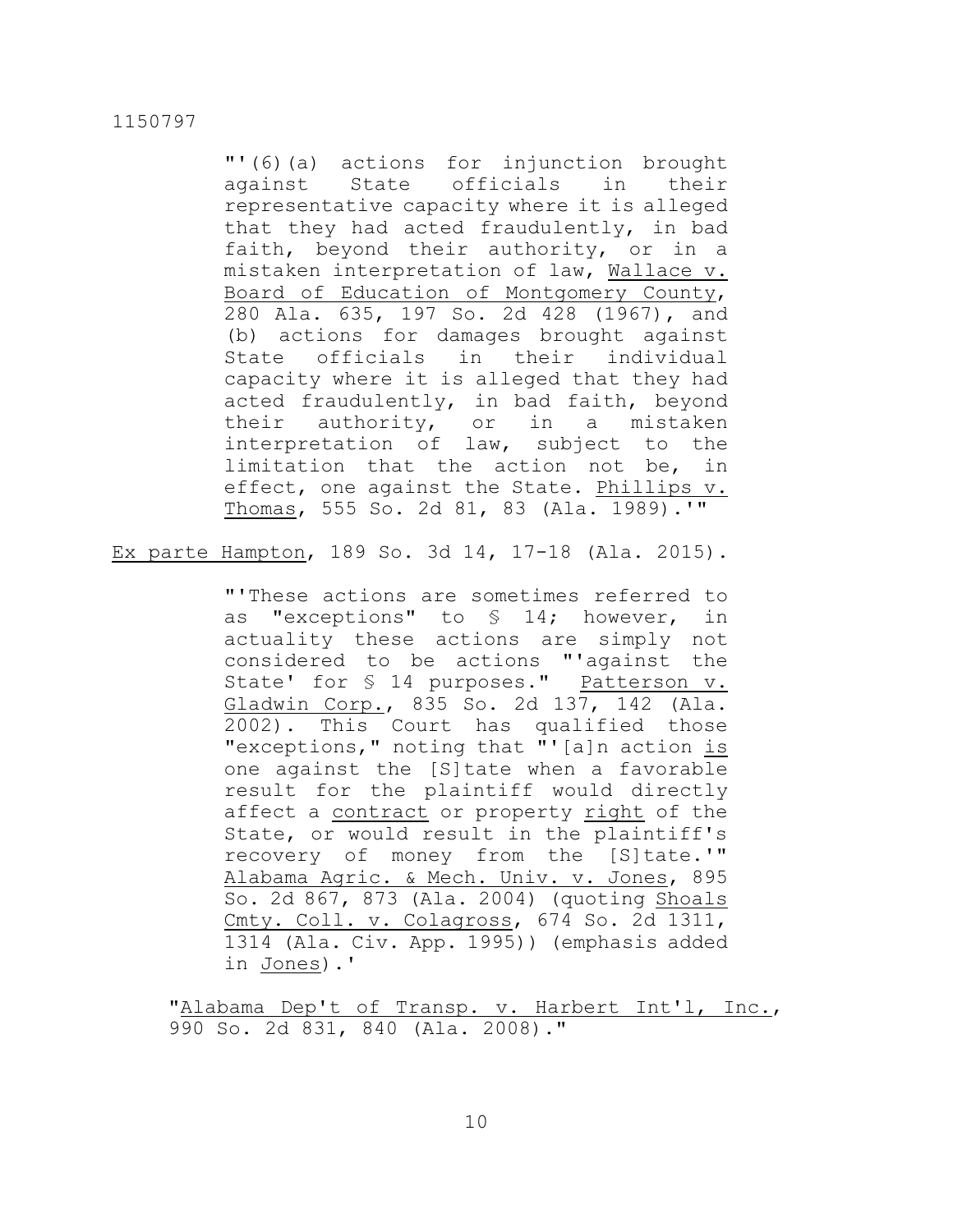Vandenberg v. Aramark Educ. Servs., Inc., 81 So. 3d 326, 332

(Ala. 2011).

"'To determine whether an action against a State officer is, in fact, one against the State, this Court considers

"'"whether 'a result favorable to the plaintiff would directly affect a contract or property right of the State,' Mitchell [v. Davis, 598 So. 2d 801, 806 (Ala. 1992)], whether the defendant is simply a 'conduit' through which the plaintiff seeks recovery of damages from the State, Barnes v. Dale, 530 So. 2d 770, 784 (Ala. 1988), and whether 'a judgment against the officer would directly affect the financial status of the State treasury,' Lyons [v. River Road Constr., Inc.], 858 So. 2d [257] at 261 [(Ala. 2003)]."

"'Haley [v. Barbour County], 885 So. 2d [783] at 788 [(Ala. 2004)]. Additionally, "[i]n determining whether an action against a state officer is barred by § 14, the Court considers the nature of the suit or the relief demanded, not the character of the office of the person against whom the suit is brought." Ex parte Carter, 395 So. 2d 65, 67–68 (Ala. 1980).'"

Ex parte Moulton, 116 So. 3d 1119, 1130-31 (Ala. 2013) (quoting Alabama Dep't of Transp. v. Harbert Int'l, Inc., 990 So. 2d 831, 839-40 (Ala. 2008)).

In the present case, we note that the plaintiffs did not "seek[] construction of a statute and its application in a given situation." See Hampton, 189 So. 3d at 18. Instead, the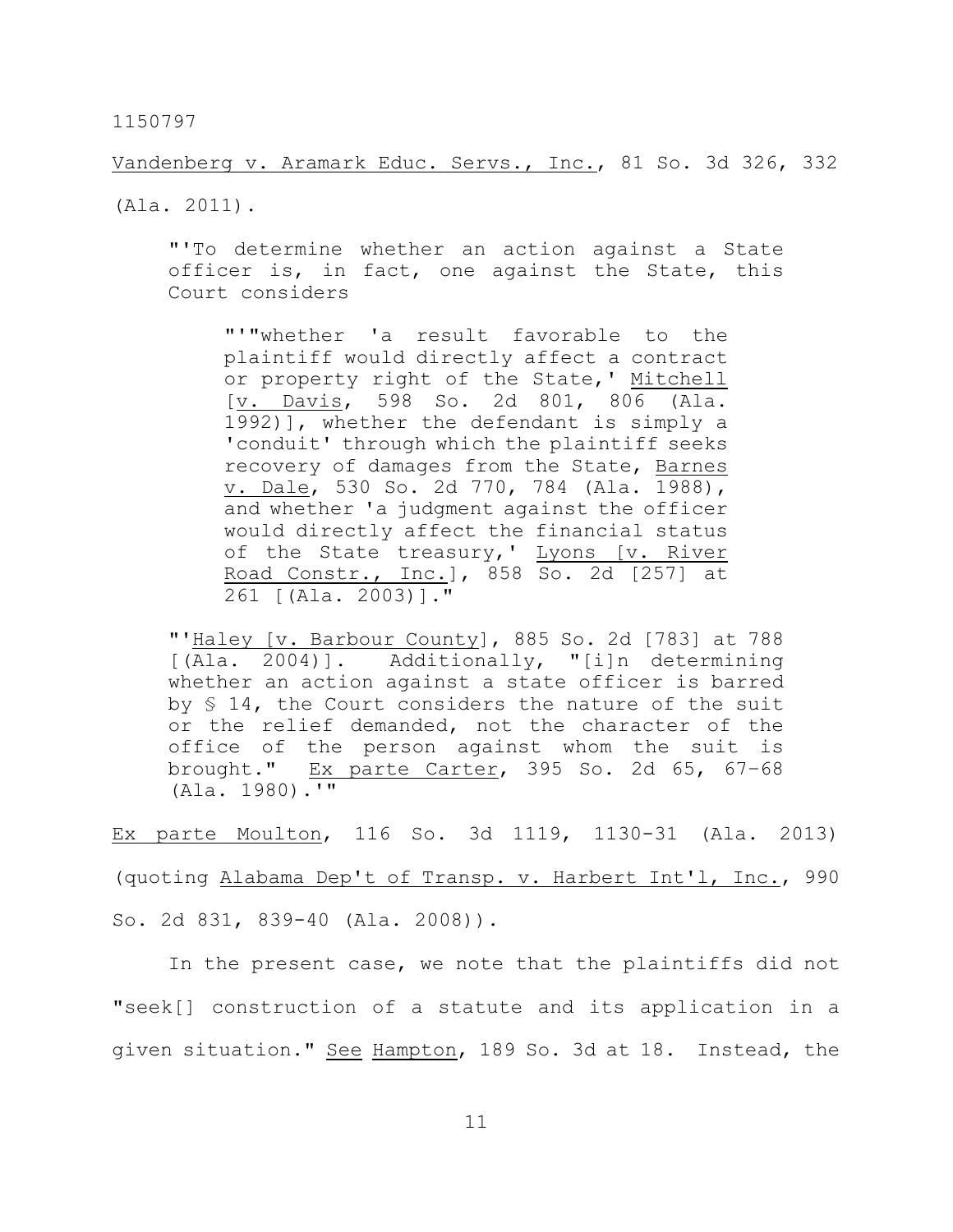plaintiffs sought a construction of the Board's policy and monetary relief. Thus, the declaratory-judgment "exception" to § 14 immunity does not apply. See Ex parte Town of Lowndesboro, 950 So. 2d 1203, 1211 (Ala. 2006) (stating that "[t]he exception afforded declaratory-judgment actions under § 14 generally applies only when the action seeks 'construction of a statute and how it should be applied in a given situation,' Aland v. Graham, 287 Ala. 226, 230, 250 So. 2d 677, 679 (1971), and not when an action seeks other relief"). Nevertheless, in addition to seeking declaratory relief, the plaintiffs sought mandamus and injunctive relief. In Alabama Department of Transportation v. Harbert International, Inc., 990 So. 2d 831 (Ala. 2008), this Court stated:

"Generally, mandamus relief is available in certain situations to compel a State officer to perform the ministerial act of tendering payment of liquidated or certain sums the State is legally obligated to pay under a contract. State Highway Dep't v. Milton Constr. Co., 586 So. 2d 872, 875 (Ala. 1991); see also [Alabama Agric. and Mech. Univ. v.] Jones, 895 So. 2d [867] at 877-79 [(Ala. 2004)](describing as 'well-established [the] rule that a writ of mandamus will issue to compel payment of only such claims as are *liquidated'* and noting that prior caselaw had held 'that payment for goods or services, for which the State had contracted and accepted, could be compelled by mandamus'); and State Bd. of Admin. v. Roquemore, 218 Ala. 120, 124,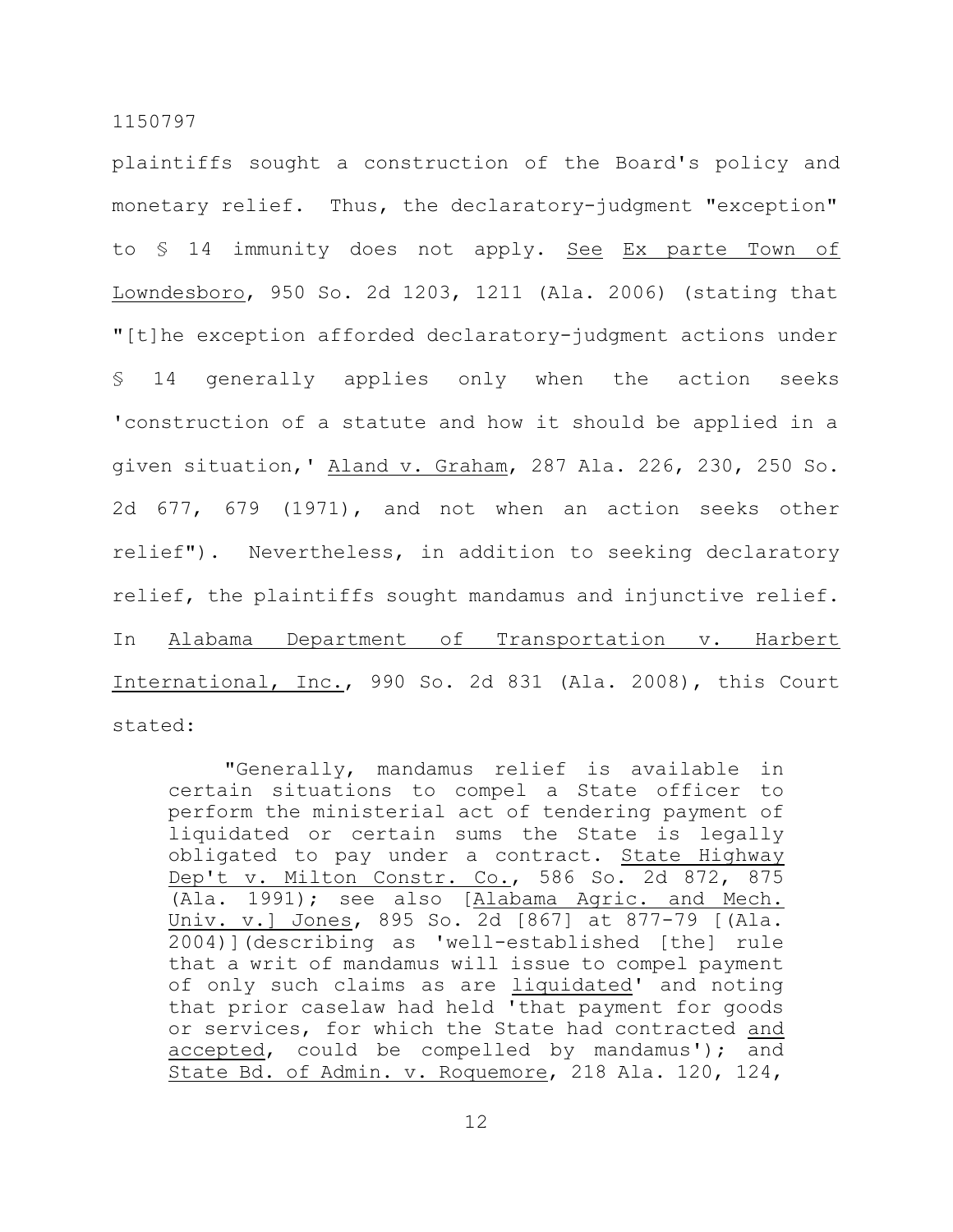117 So. 757, 760 (1928) ('the claim asserted [against the State was] for an amount fixed or determinable by the terms of the contract of sale,' and was 'definite and certain, ... and not an unliquidated claim, in the sense that would render mandamus unavailable').

"We find our opinions in Milton Construction Co. v. State Highway Department, 568 So. 2d 784 (Ala. 1990) ('Milton I'), and State Highway Department v. Milton Construction Co., 586 So. 2d 872 (Ala. 1991) ('Milton II'), dispositive on this issue. In Milton I, the plaintiff, Milton Construction Company, asked the trial court to declare the disincentive clause of an 'incentive/disincentive-payments provision' in two highway-construction contracts it had entered into with ALDOT (then called 'the Highway Department') void and unenforceable as a penalty. Milton Construction further asked the trial court to order the defendants –- the State, ALDOT, and ALDOT's director –- to pay it the amounts of 'disincentive payments' ALDOT had allegedly wrongfully withheld. On appeal, this Court held that the 'disincentive clause' in the contracts was 'void as a penalty and therefore unenforceable,' 568 So. 2d at 791, and remanded the case.

"On return to remand, the defendants claimed that § 14 barred the trial court from ordering them to pay the money they had withheld from Milton Construction under the void disincentive clause. In Milton II, this Court disagreed, stating:

"'It is true that § 14 of the Constitution prevents a suit against the state as well as suits against its agencies. See Phillips v. Thomas, 555 So. 2d 81 (Ala. 1989); Rutledge v. Baldwin County Comm'n, 495 So. 2d 49 (Ala. 1986). However, this Court has also recognized that there are certain established exceptions to the protection afforded the state or its agencies by sovereign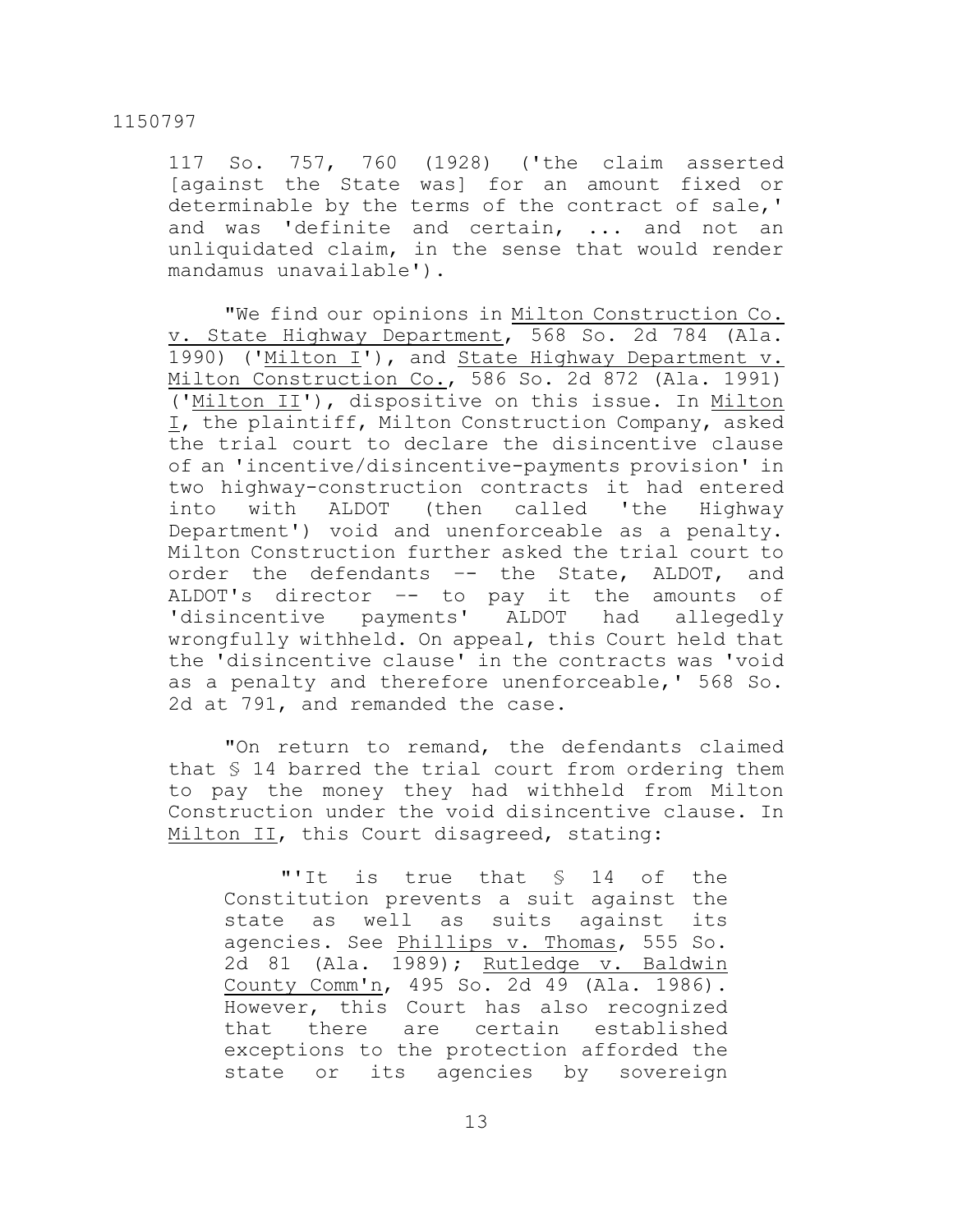immunity. See Ex parte Carter, 395 So. 2d 65, 68 (Ala. 1981). Among those recognized exceptions are actions brought to force state employees or agencies to perform their legal duties. Id. See also Nix and Vercelli, Immunities Available In Alabama For Cities, Counties And Other Governmental Entities, And Their Officials, 13 Am. J. Trial Advoc. 615 (1989).

"'... Once the Highway Department has legally contracted under state law for goods or services and accepts such goods or services, the Highway Department also becomes legally obligated to pay for the goods or services accepted in accordance with the terms of the contract. It follows that this obligation is not subject to the doctrine of sovereign immunity and is enforceable in the courts. See, e.g., Gunter v. Beasley, 414 So. 2d 41 (Ala. 1982); State Board of Administration v. Roquemore, 218 Ala. 120, 117 So. 757 (1928).

"'It is undisputed that Milton Construction has already rendered the services called for under the contract. Consequently, we hold that this lawsuit is not barred by the doctrine of sovereign immunity, because it is in the nature of an action to compel state officers to perform their legal duties and pay Milton Construction for services contracted for and rendered. Gunter, supra; Roquemore, supra.

"'For example, in Roquemore the Highway Department contracted with Roquemore to purchase hay. After Roquemore had delivered a substantial amount of hay to the Highway Department, it refused to accept any further deliveries of hay and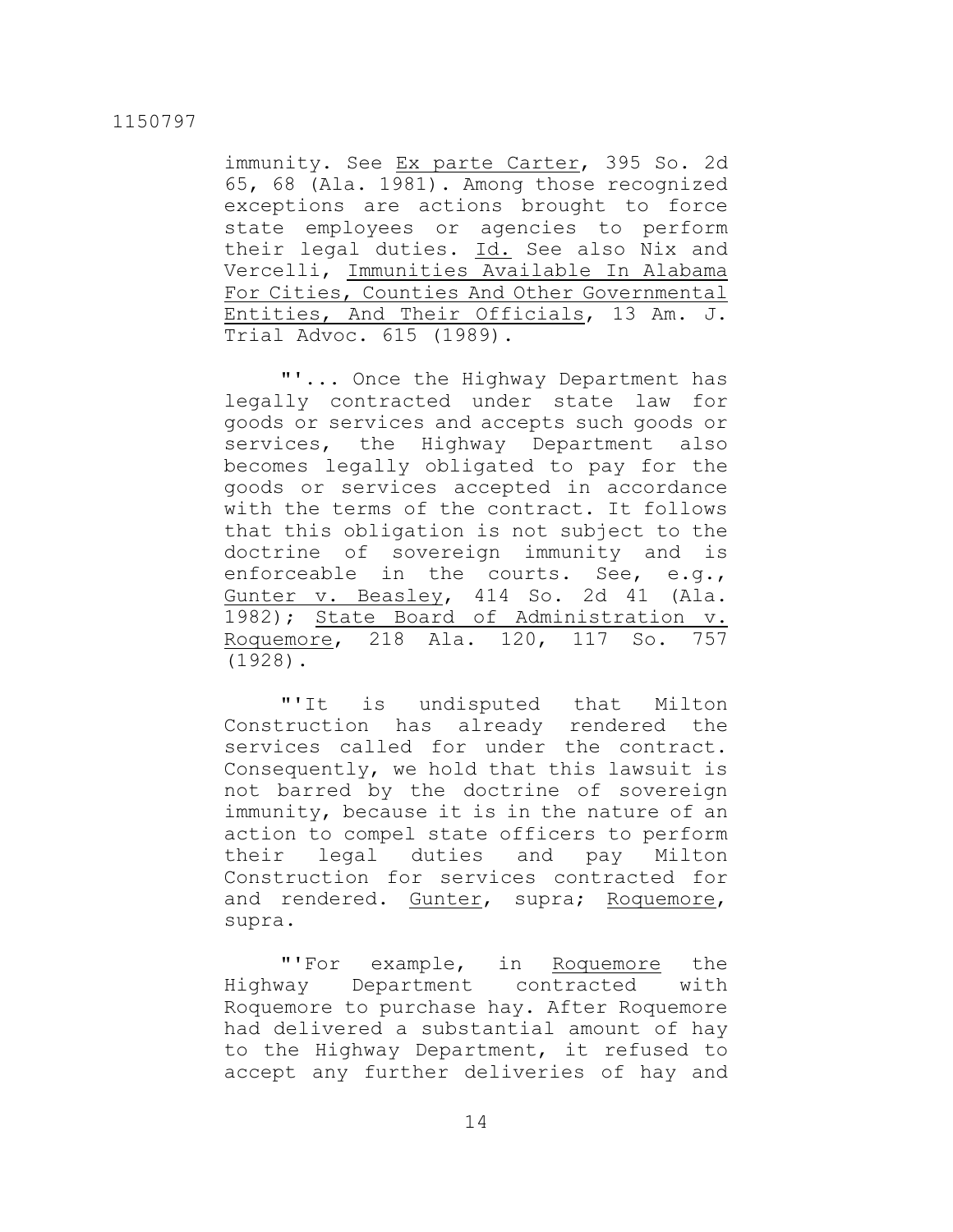refused to pay for the hay that it had already received. Roquemore petitioned this Court for a writ of mandamus ordering the State Board of Administration and the Highway Department to pay him for the hay that he had delivered. This Court held that the writ was proper and was not barred by the doctrine of sovereign immunity because, under the applicable statutes, the Highway Department could not refuse to pay for goods that it had already accepted. This Court held that the suit in Roquemore was one to force a state agency to perform its legal duty, i.e., to force the Highway Department to pay for the hay that it had already accepted. Likewise, in this case, Milton Construction's action against the Highway Department is not barred by the doctrine of sovereign immunity.'

"Milton II, 586 So. 2d at 875. This Court thus upheld the trial court's judgment holding that the moneys withheld under the disincentive clause were due to be paid to Milton Construction.

"Like the plaintiff in Milton I and Milton II, Harbert contended that a provision in a contract with ALDOT was void as a penalty. Harbert thus sought mandamus relief directing that State officers pay the funds withheld by ALDOT. The trial court agreed and, like the trial court in Milton II, ordered that the withheld funds be paid. In their initial brief on appeal, the Governor and the director do not appear to contest the trial court's holding that the liquidated-damages provision was unlawfully applied in this case. Thus, under the authority of Milton II, the trial court's mandamus relief directing that the funds withheld as liquidated damages are due to be returned to Harbert is affirmed. See Hardin v. Fullilove Excavating Co., 353 So. 2d 779, 783 (Ala. 1977) (agreeing with the trial court's factual findings and legal conclusions interpreting a contract between a State agency and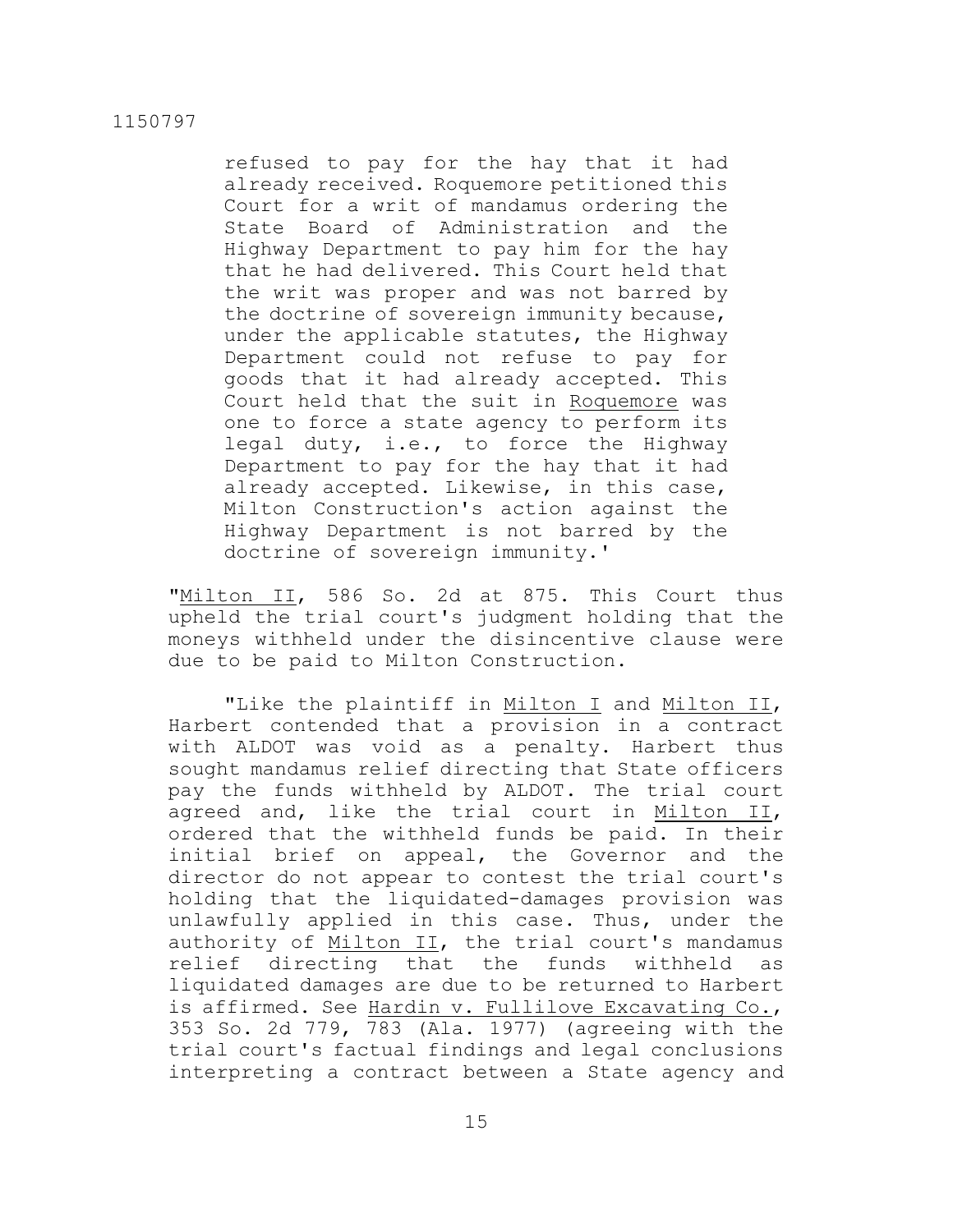a contractor 'as calling for payment of the disputed sum' and affirming the issuance of the writ of mandamus to compel State officers to tender payment)."

990 So. 2d at 842-44.

Further,

"the trial court can generally, by writ of mandamus, order State officers in certain situations to pay liquidated damages or contractually specified debts. The payment of these certain, liquidated amounts would be only a ministerial act that State officers do not have the discretion to avoid. [Alabama Agric. and Mech. Univ. v.] Jones, 895 So. 2d [867] at 878- 79 [(Ala. 2004)];[State Bd. of Admin. v.] Roquemore, 218 Ala. [120] at 124, 117 So. [757] at 760 [(1928)]. Furthermore, although the payment of the funds 'may ultimately touch the State treasury,' Horn v. Dunn Bros., 262 Ala. 404, 410, 79 So. 2d 11, 17 (1955), the payment does not 'affect the financial status of the State treasury,' Lyons  $[v.$ River Road Constr., Inc.], 858 So. 2d [257] at 261 [(Ala. 2003)], because the funds 'do not belong to the State,' Alabama Dep't of Envtl. Mgmt. v. Lowndesboro, 950 So. 2d 1180, 1190 n.6 (Ala. Civ. App. 2005) (two-judge opinion), and the State treasury 'suffers no more than it would' had the State officers originally performed their duties and paid the debts. Horn, 262 Ala. at 410, 79 So. 2d at 17. The trial court may not, however, award retroactive relief in the nature of unliquidated damages or compensatory damages, because such relief affects a property or contract right of the State. Stark [v. Troy State Univ., 514 So. 2d 46 (Ala. 1987)]; Williams [v. Hank's Ambulance Serv., Inc., 699 So. 2d 1230 (Ala. 1997)]; Roquemore; J.B. McCrary Co. v. Brunson, 204 Ala. 85, 86, 85 So. 396, 396 (1920) ('mandamus will not lie to compel the payment of unliquidated claims'); and Vaughan [v. Sibley, 709 So. 2d 482 (Ala. Civ. App. 1997)]. ...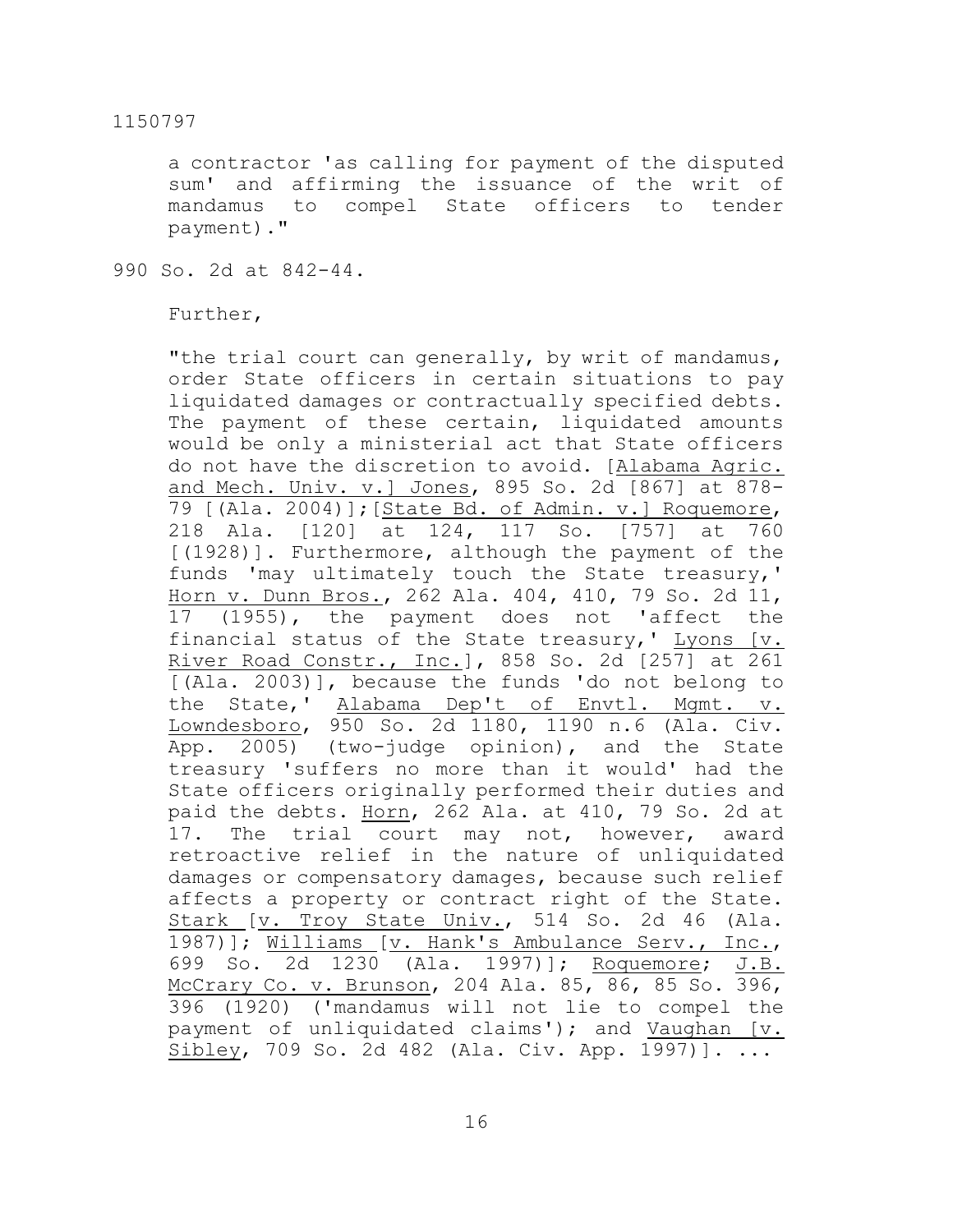"Although the trial court cannot award compensatory damages or unliquidated damages in this case, the trial court does have the ability to compel State officers who are acting arbitrarily and capriciously to properly perform their duties. Stark, 514 So. 2d at 50 (holding that an action seeking to compel State officers who are acting arbitrarily to perform their legal duties 'will not be barred by the sovereign immunity clause of the Alabama Constitution of 1901'); McDowell-Purcell, [Inc. v. Bass,] 370 So. 2d [942] at 944 [(Ala. 1979)] ('If judgment or discretion is abused, and exercised in an arbitrary or capricious manner, mandamus will lie to compel a proper exercise thereof.'); St. Clair County v. Town of Riverside, 272 Ala. 294, 296, 128 So. 2d 333, 334 (1961) ('Injunctive action may be maintained against a state official, if the official is acting beyond the scope of his authority or acting illegally, in bad faith, or fraudulently.') ...."

# Harbert, 990 So. 2d at 845-46.

As Justice Murdock correctly noted in his special

concurrence in Harbert:

"[I]t becomes critical ... to recognize that the reference in the cases cited in the above-quoted passage from the main opinion to claims that are 'liquidated,' when considered in context, are references not merely to claims for amounts that have been reduced to sums certain, but claims as to which there is no room for dispute as to liability, i.e., whether the amounts at issue are owed."

990 So. 2d at 849 (Murdock, J., concurring specially).

Harbert and the cases cited therein dealt with contracts. In Ex parte Bessemer Board of Education, 68 So. 3d 782 (Ala. 2011), however, a public-school teacher sued the members of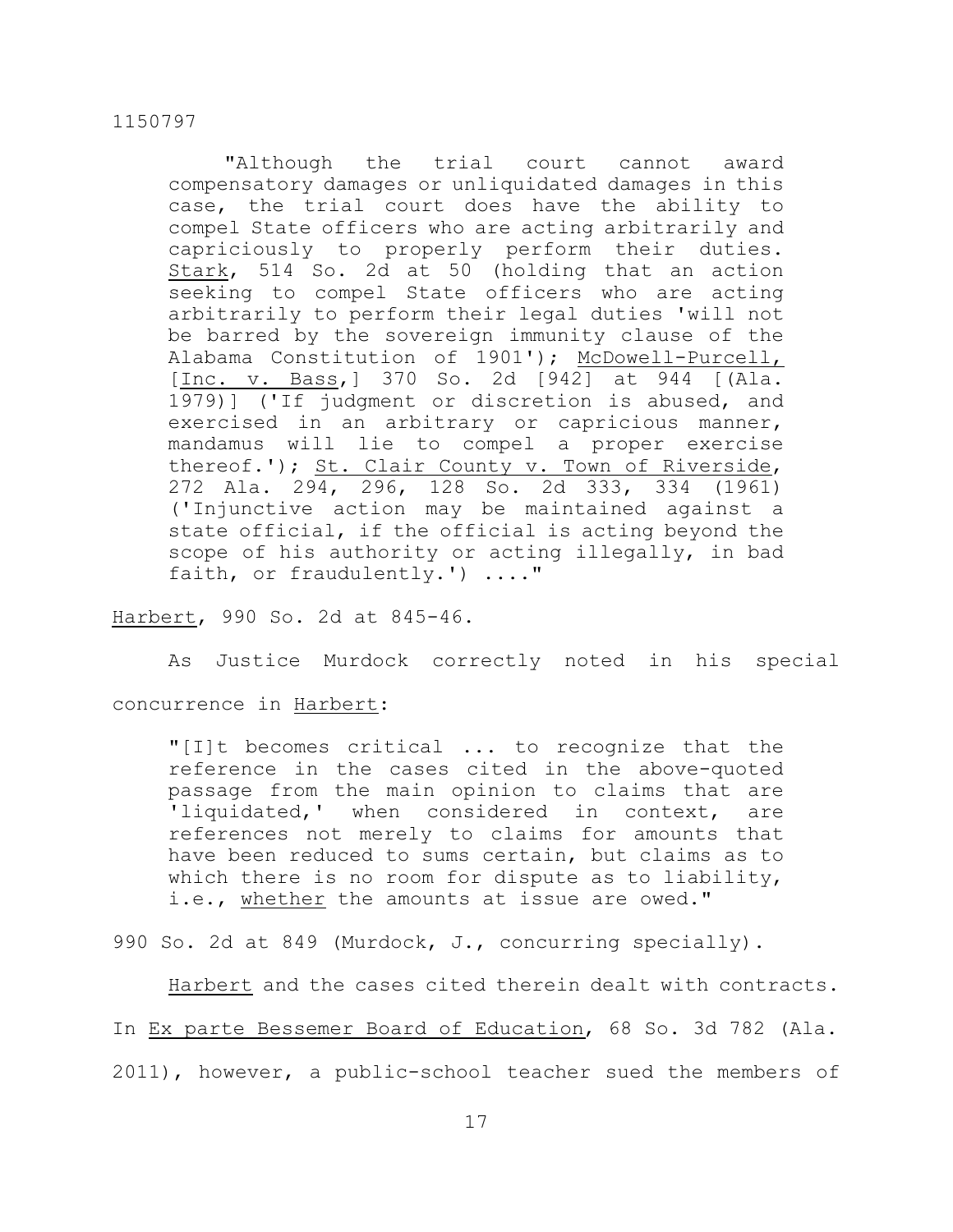the Bessemer Board of Education in their official capacities, alleging that her statutory pay increase had been miscalculated. This Court stated that "it is undisputed that the Bessemer Board members have a statutory duty to pay [the teacher] the appropriate salary increase under [the statute]." Bessemer Bd. of Educ., 68 So. 3d at 790 (emphasis added). Thus, this Court held that § 14 immunity did not bar the teacher's claim because, it reasoned, the members of the Bessemer Board of Education had a legal duty to pay the teacher the correctly calculated pay increase under the statute, and the payment of that salary increase was a ministerial act that involved no discretion. 68 So. 3d at 790- 91.

Therefore, in the present case, assuming that a schoolboard policy should be treated like a contract or a statute,  $3$ 

<sup>&</sup>lt;sup>3</sup>The Court of Civil Appeals has stated:

<sup>&</sup>quot;'A board of education must comply with the policies it adopts.' Ex parte Board of Sch. Comm'rs of Mobile County, 824 So. 2d 759, 761 (Ala. 2001). 'Salaries are a matter of school board policy. Once the Board adopts a policy, it is bound to follow that policy until the policy is modified or amended by the Board in accordance with the procedures set forth in [§ 16-1-30, Ala. Code 1975].' Beverly v. Board of Sch. Comm'rs of Mobile County, 678 So. 2d 113, 115 (Ala. Civ. App. 1995) (citations omitted)."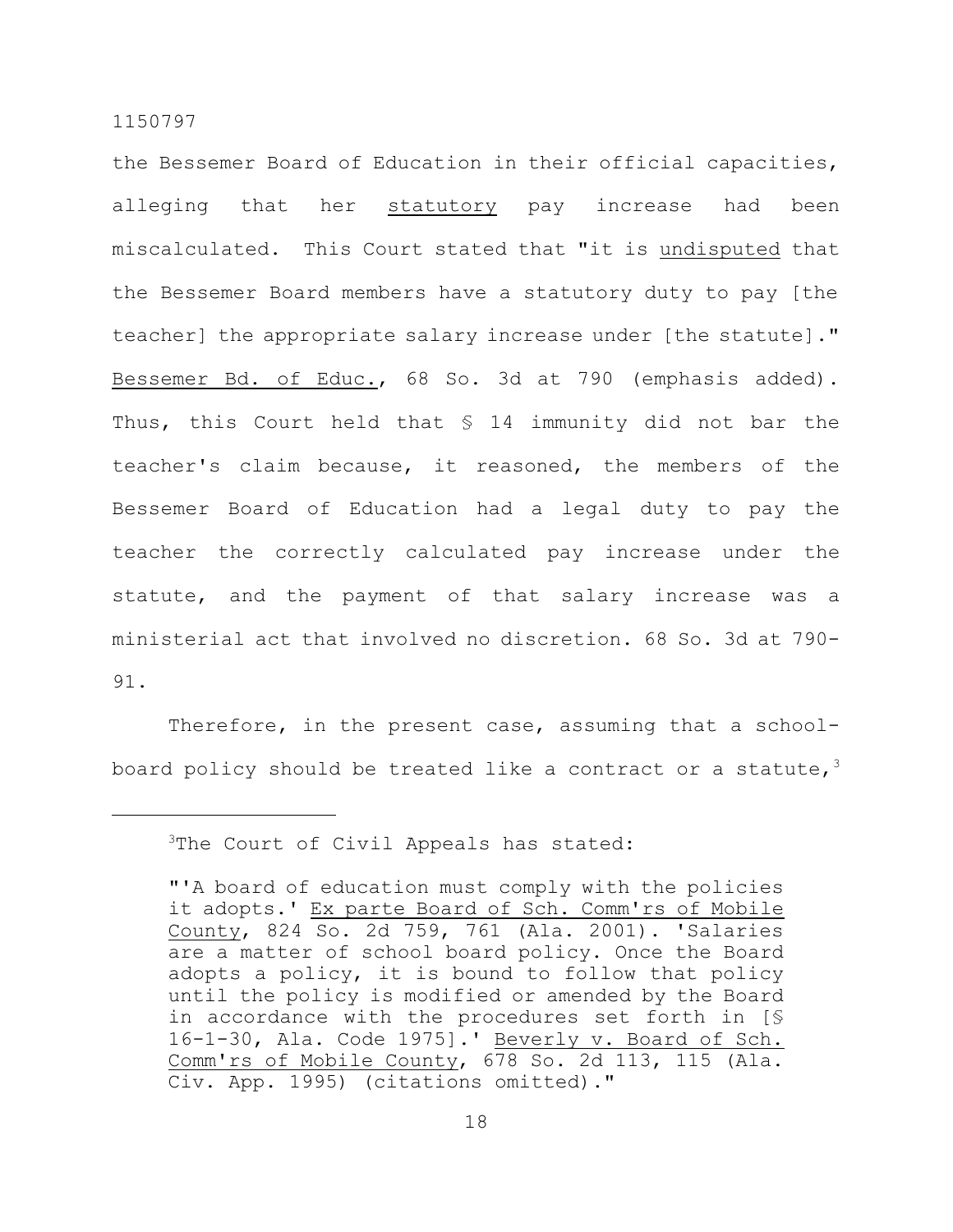the issue is whether the defendants acted arbitrarily in interpreting and implementing the Board's policy. If they did not act arbitrarily, they are entitled to § 14 immunity. Specifically, the issue in the present case is whether the language in the introduction to the salary schedule unambiguously created a legal duty for the defendants to assign then classified employees to steps on the salary schedule that directly corresponded to their years of service when they were converted to the new salary schedule. If so, the payment of the claimed backpay and benefits would be a ministerial act the defendants had no discretion to avoid, and § 14 would not bar the plaintiffs' claims insofar as they seek to compel the defendants to pay the backpay and benefits. In that situation, this action would not be an action seeking damages from the State but, rather, an action to compel the performance of a ministerial act, and the payment would not effect a property right of the State because the funds would not belong to the State.

Limestone Cty. Educ. Ass'n v. Limestone Cty. Bd. of Educ., 880 So. 2d 446, 450 (Ala. Civ. App. 2003)(footnote omitted). See also Ex parte Etowah Cty. Bd. of Educ., 584 So. 2d 528, 530 (Ala. 1991) ("It is well recognized that the School Board is bound to follow its adopted policies.").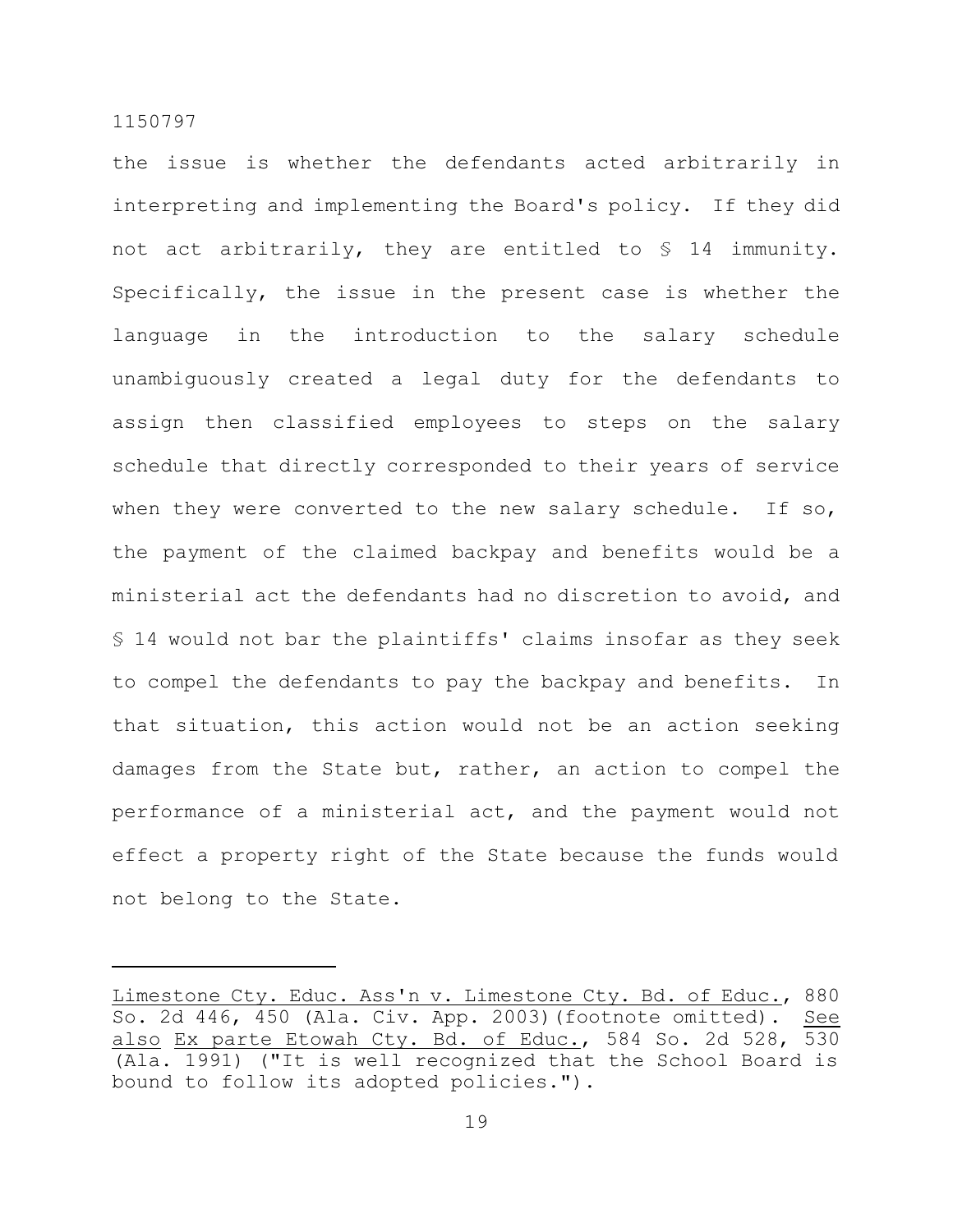The above-cited decisions contemplate a lack of discretion by State officials when there is no dispute that a particular payment is required. However, in the present case, there is a legitimate dispute as to whether the Board's policy required the defendants to assign existing classified employees to steps on the new salary schedule that directly corresponded to their years of service rather than to their then current rate of pay when they were converted to the new salary schedule. The defendants' interpretation and implementation of the policy was not arbitrary. The sentence upon which the plaintiffs rely simply states: "Years of experience are categorized as 'STEPS' on the schedule." Neither that sentence nor the sentences that surround it say anything specifically about how to initially place existing employees on the new salary schedule. Furthermore, the paragraph containing that sentence refers only to "certified" employees or "teachers," not classified employees like the plaintiffs. Therefore, the defendants did not exceed their discretion or act arbitrarily when they interpreted and implemented the policy with regard to initially placing classified employees on the new salary schedule. Thus, the defendants cannot be compelled to accept the plaintiffs'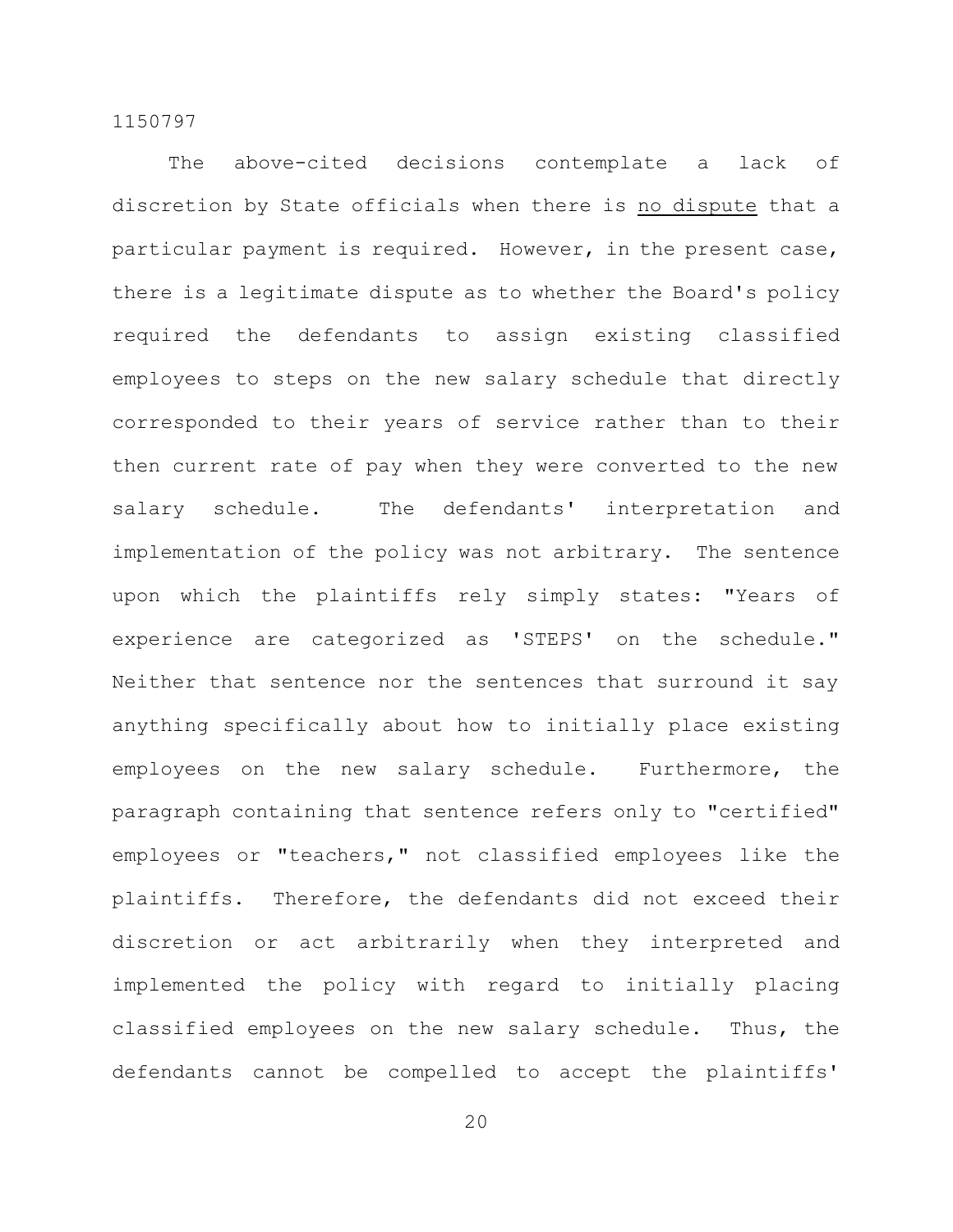interpretation. Accordingly, the defendants were entitled to § 14 immunity, and the trial court was divested of subjectmatter jurisdiction over this case.

# Conclusion

Because the trial court lacked subject-matter jurisdiction, its judgment is void, and the appeal is dismissed.

APPEAL DISMISSED.

Stuart and Wise, JJ., concur.

Bolin,\* Parker, Murdock, Shaw, and Bryan, JJ., concur in the result.

\*Although Justice Bolin was not present at oral argument in this case, he has listened to the audiotape of the oral argument.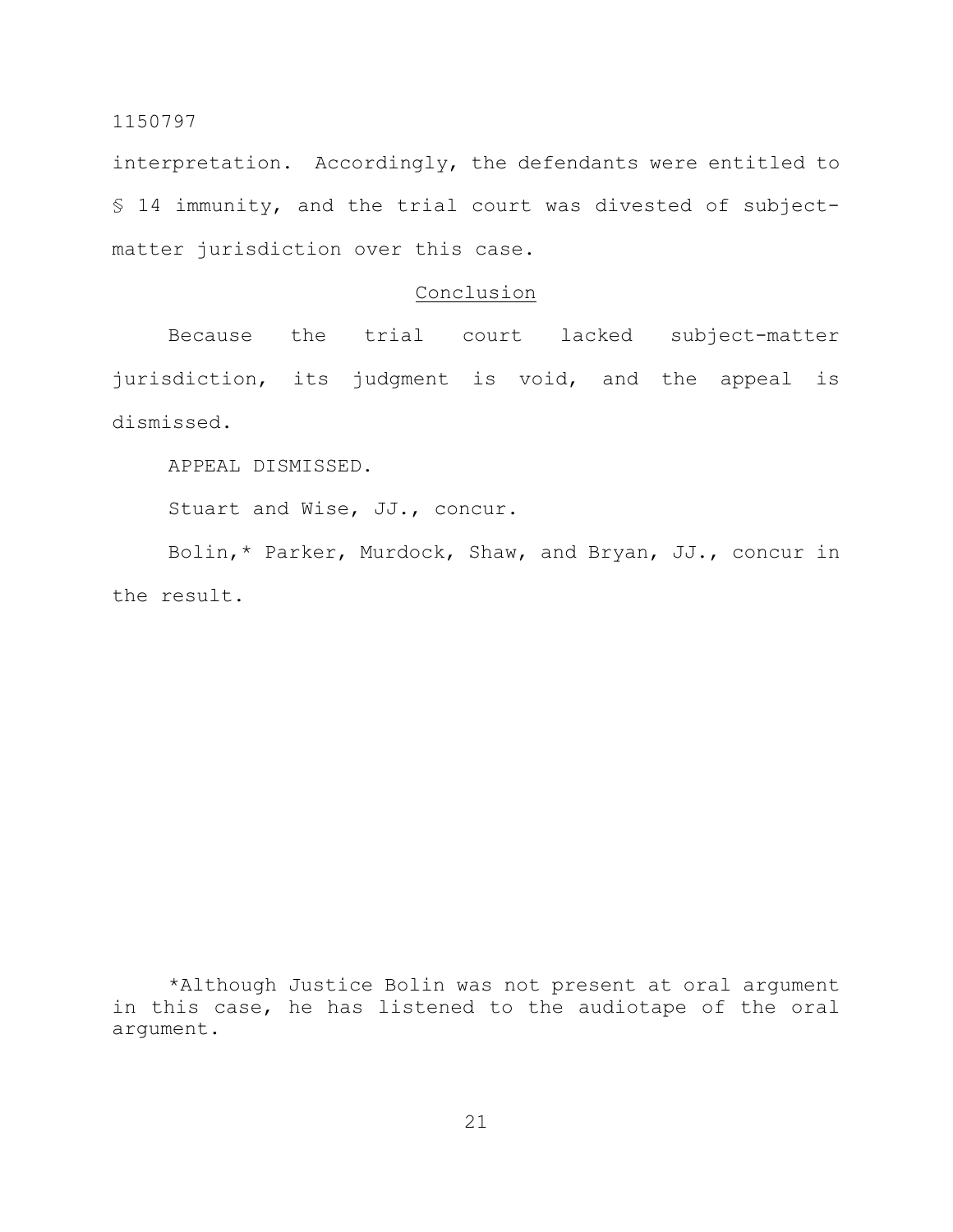MURDOCK, Justice (concurring in the result).

I concur in the result. The main opinion quotes from cases such as Alabama Department of Transportation v. Harbert International, Inc., 990 So. 2d 831, 840 (Ala. 2008), and Ex parte Bessemer Board of Education, 68 So. 3d 782 (Ala. 2011), from which can be drawn the proposition that the bar of § 14, Ala. Const. 1901, immunity does not prevent a court from requiring a State official to pay an undisputed sum-certain debt for goods or services accepted by the State. The main opinion follows its discussion of these cases, however, with the following statement:

"[T]he issue is whether the defendants acted arbitrarily in interpreting and implementing the Board's policy. If they did not act arbitrarily, they are entitled to § 14 immunity."

So. 3d at . Elsewhere, the main opinion suggests that the issue is whether a State official can be said to have "exceed[ed] his discretion" in making a decision about the payment of an alleged debt. So. 3d at .

The latter standards -- arbitrariness and excess of discretion -- are not the equivalent of the principles governing such cases as Harbert and Bessemer. Nor have those latter standards ever been articulated previously in our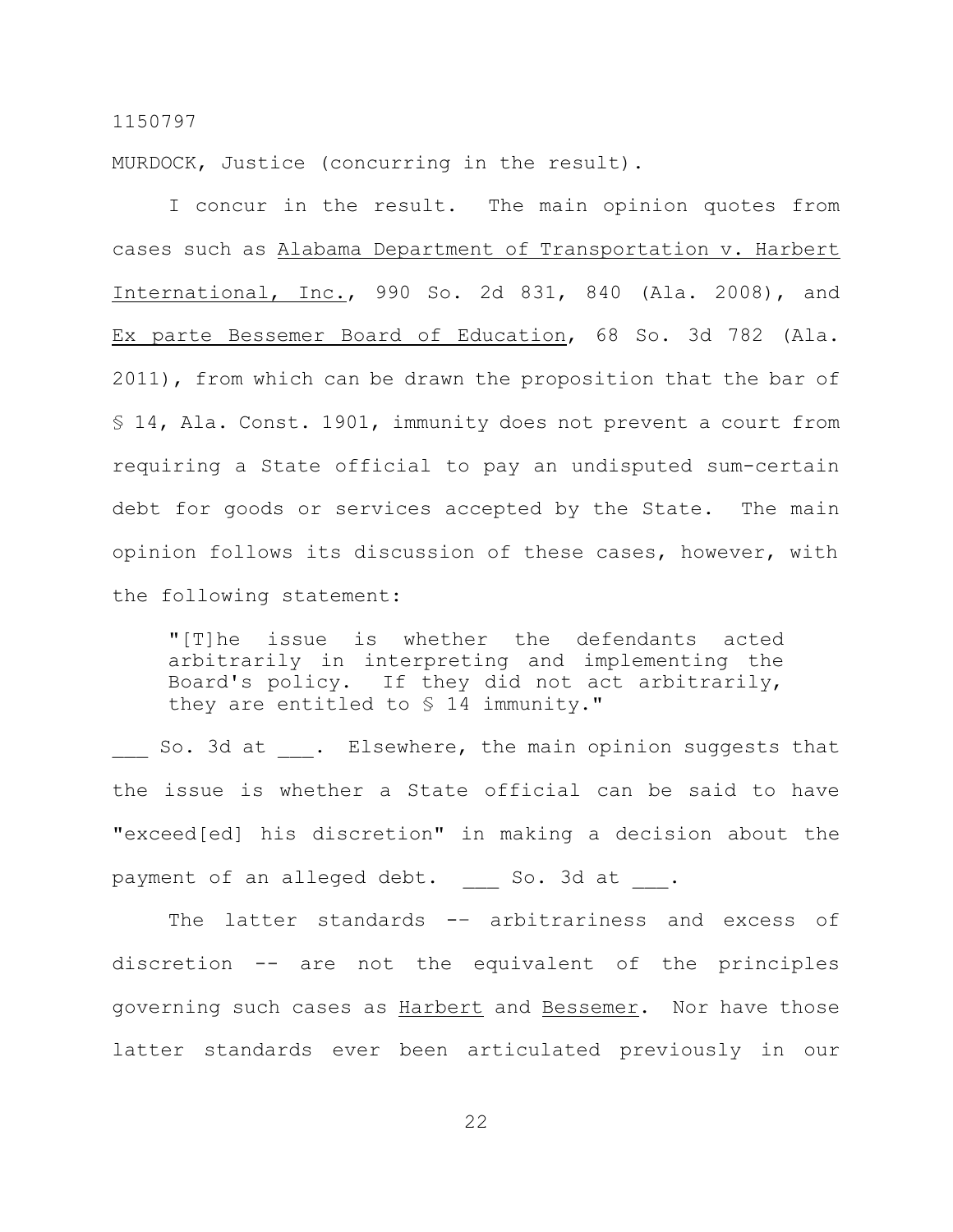precedents. Instead, the principle suggested by cases such as Harbert and Bessemer is simply whether the amount owed is undisputed in the sense and for the reasons referenced above. If it is not, then there is immunity, regardless whether the State official's decision regarding it might, in retrospect, be deemed by a court of law to have been "arbitrary" or "in excess of the official's discretion."

For that matter, to accept the latter standards seems to me to be a major step toward outright abolishment of § 14 immunity in relation to suits against State officials. When a decision is challenged by an alleged creditor on the ground that the State official's decision is contrary to law (or the facts), such error is too easily framed by a litigant and a court alike as one that was "arbitrary" or in "excess" of the official's discretion. Indeed, our cases have equated decisions that are simply contrary to the law as ones that are arbitrary or in excess of discretion. E.g., Corner Stone Funeral Chapel, Inc. v. MVMG, LLC, 170 So. 3d 626, 630 (Ala. 2014) ("'"A court exceeds its discretion when its ruling is based on an erroneous conclusion of law or when it has acted arbitrarily without employing conscientious judgment, has exceeded the bounds of reason in view of all circumstances, or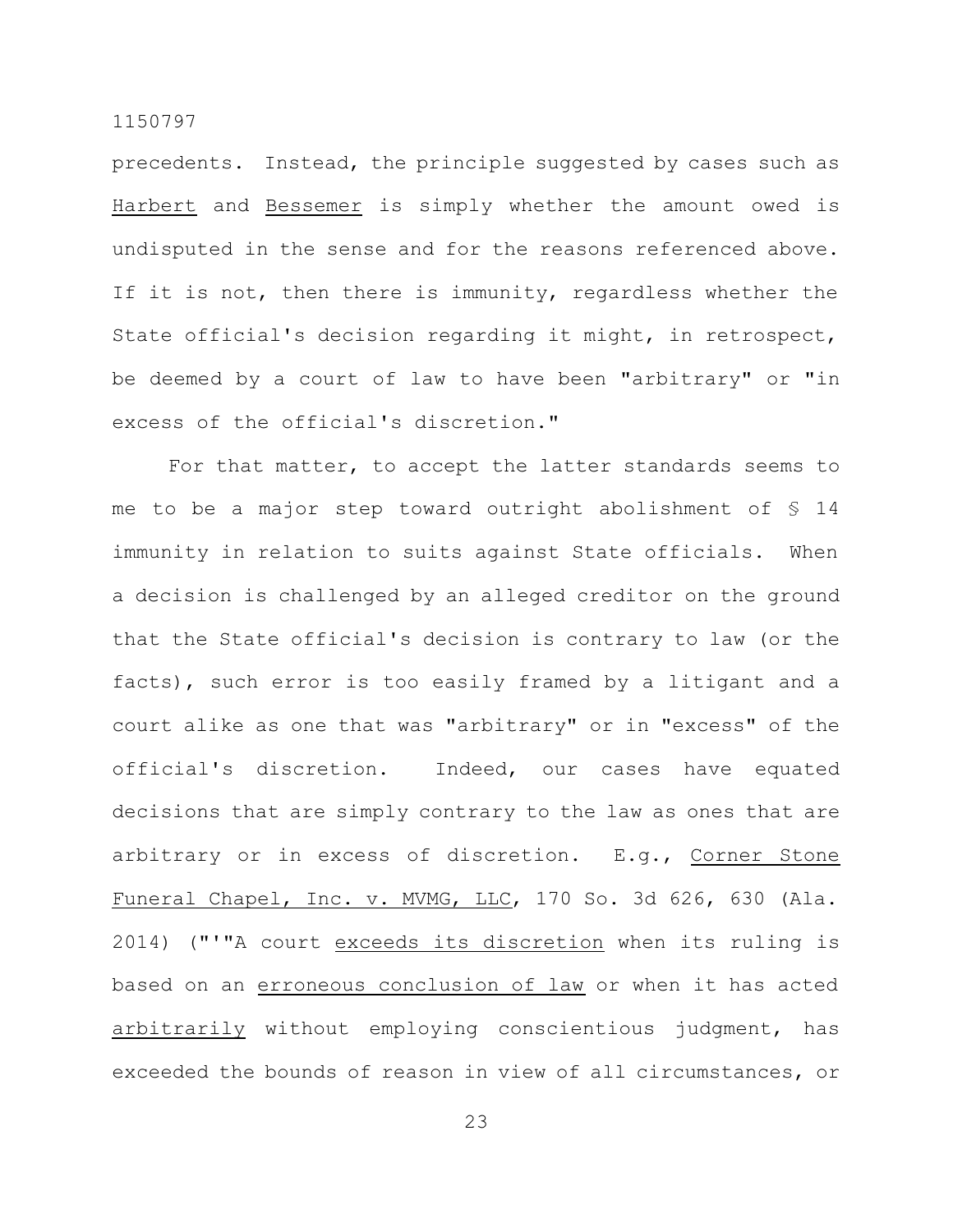has so far ignored recognized principles of law or practice as to cause substantial injustice."'" (quoting Wright Therapy Equip., LLC v. Blue Cross & Blue Shield of Alabama, 991 So. 2d 701, 705 (Ala. 2008), quoting, in turn, Edwards v. Allied Home Mortg. Capital Corp., 962 So. 2d 194, 213 (Ala. 2007)) (emphasis added)). Such a step is a bridge farther than even this writer has previously suggested. Compare Alabama State Univ. v. Danley, [Ms. 1140907, April 8, 2016] So. 3d , (Ala. 2016) (Murdock, J., concurring specially in case no. 1140907 and concurring in the result in case no. 1141241) (suggesting that there should not be § 14 immunity as to claims for moneys owed for conforming goods or services tendered to, but not yet accepted by, the State).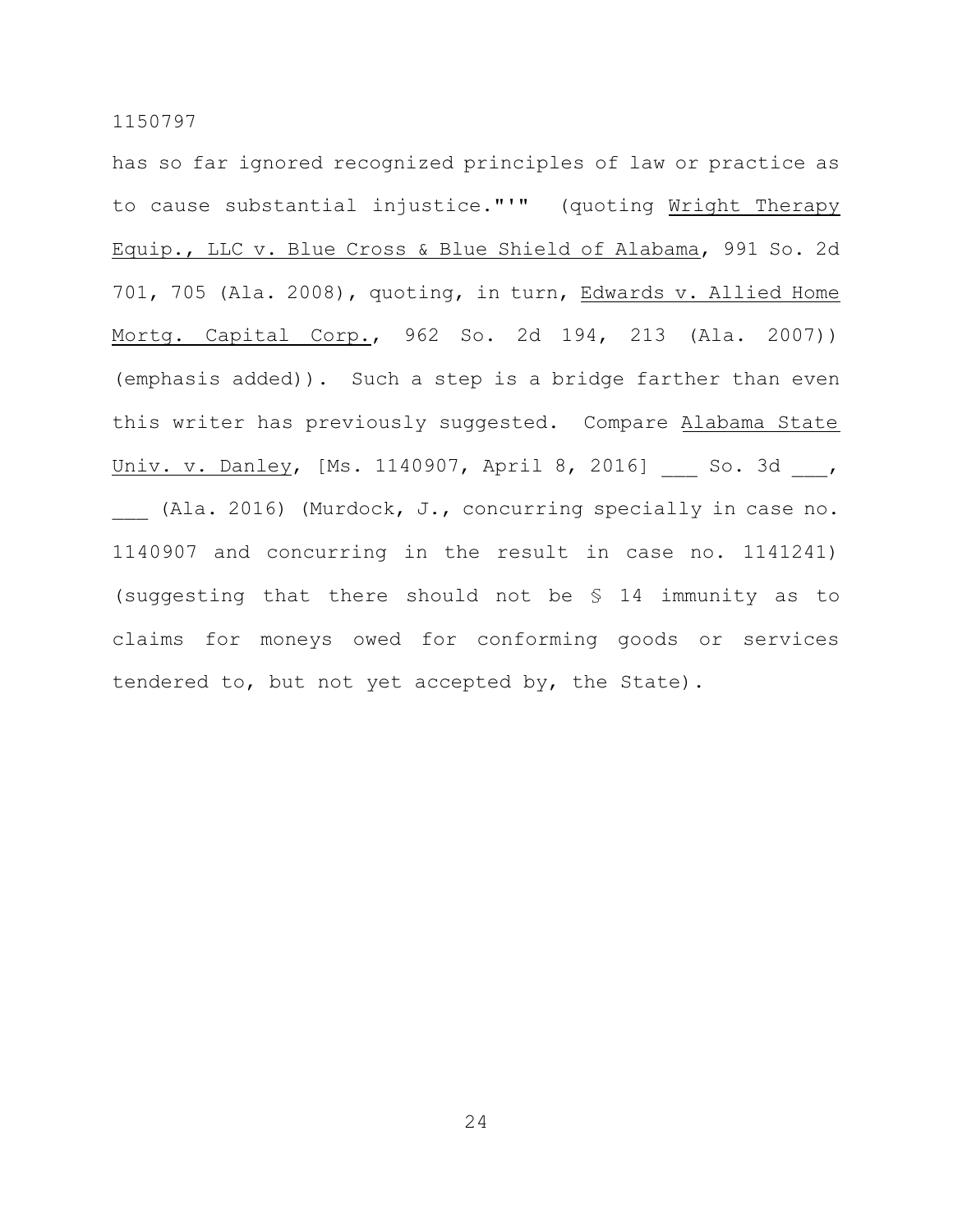SHAW, Justice (concurring in the result).

I concur in the result. "In limited circumstances the writ of mandamus will lie to require action of state officials. This is true where discretion is exhausted and that which remains to be done is a ministerial act." McDowell–Purcell, Inc. v. Bass, 370 So. 2d 942, 944 (Ala. 1979). Under Alabama Department of Transportation v. Harbert International, Inc., 990 So. 2d 831 (Ala. 2008), and the numerous cases cited in it, as discussed in the main opinion, when a plaintiff seeks payment of money from the State, the "limited circumstances" in which a writ will lie to compel payment depends on whether the amount sought is "certain" and the State's obligation to pay is "undisputed." If there is doubt as to those, the analysis ends and § 14 bars the action.

In the instant case, the parties dispute the proper interpretation of the new salary schedule at issue. In McDowell–Purcell, we held that a writ of mandamus will not lie to compel a State official "to exercise his discretion and apply the ascertained facts or existing conditions under [a] contract so as to approve payment to [a plaintiff] according to [the plaintiff's] interpretation of the contract rather than his." 370 So. 2d at 944. Here, the Board members have